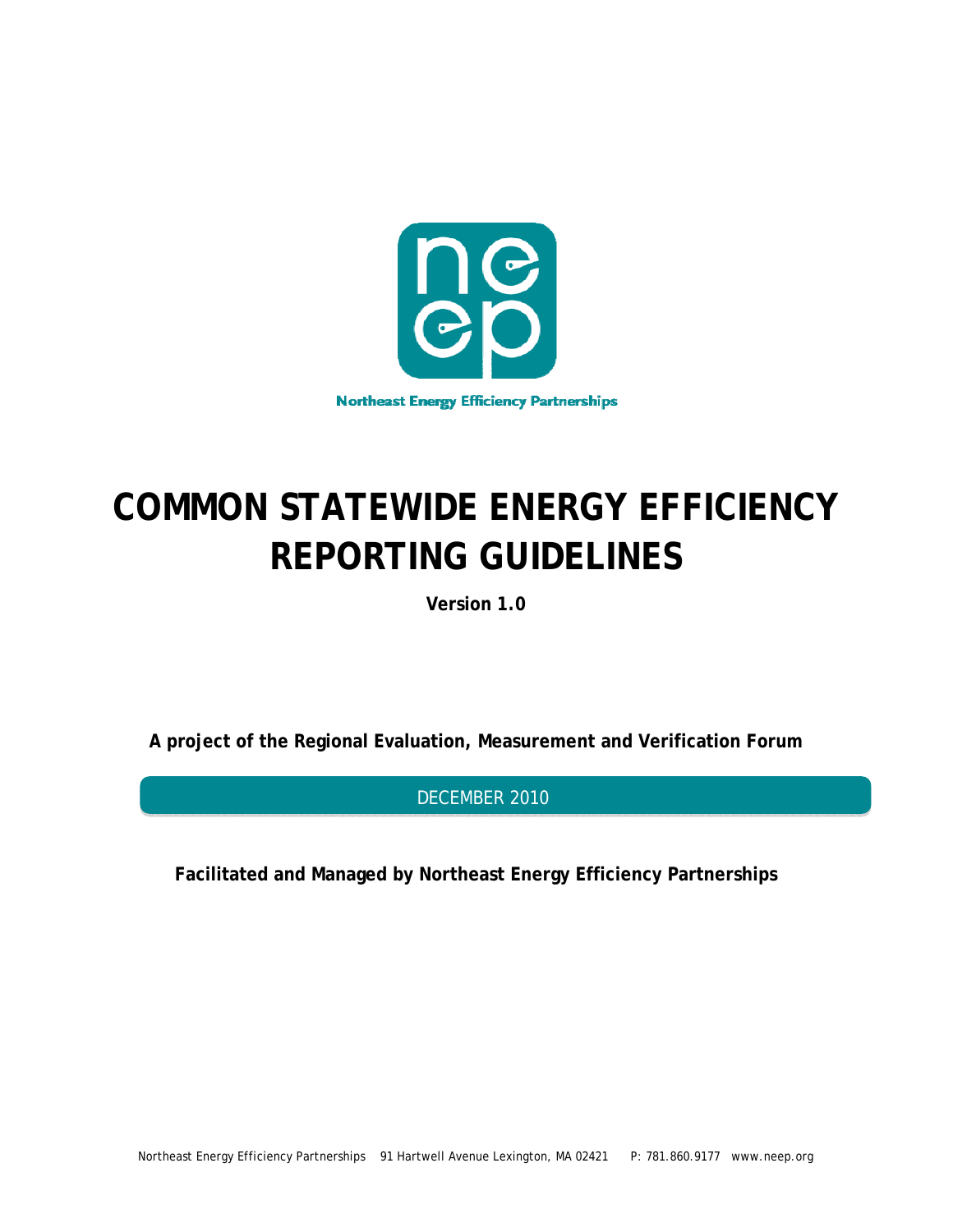

**Common Statewide Energy Efficiency Reporting Guidelines – December 2010** Page 2 of 35

# **Table of Contents**

| COMMON STATEWIDE ENERGY EFFICIENCY REPORTING GUIDELINES  9            |  |
|-----------------------------------------------------------------------|--|
|                                                                       |  |
|                                                                       |  |
|                                                                       |  |
|                                                                       |  |
|                                                                       |  |
|                                                                       |  |
|                                                                       |  |
| 2. REPORTING OF ELECTRIC AND GAS ENERGY EFFICIENCY EXPENDITURES  23   |  |
|                                                                       |  |
| TABLE 2.2: ELECTRIC AND GAS ENERGY EFFICIENCY PROGRAM EXPENDITURES 27 |  |
|                                                                       |  |
|                                                                       |  |
|                                                                       |  |
|                                                                       |  |
|                                                                       |  |
| 5. COORDINATION WITH NATIONAL ENERGY EFFICIENCY REPORTING EFFORTS  35 |  |
|                                                                       |  |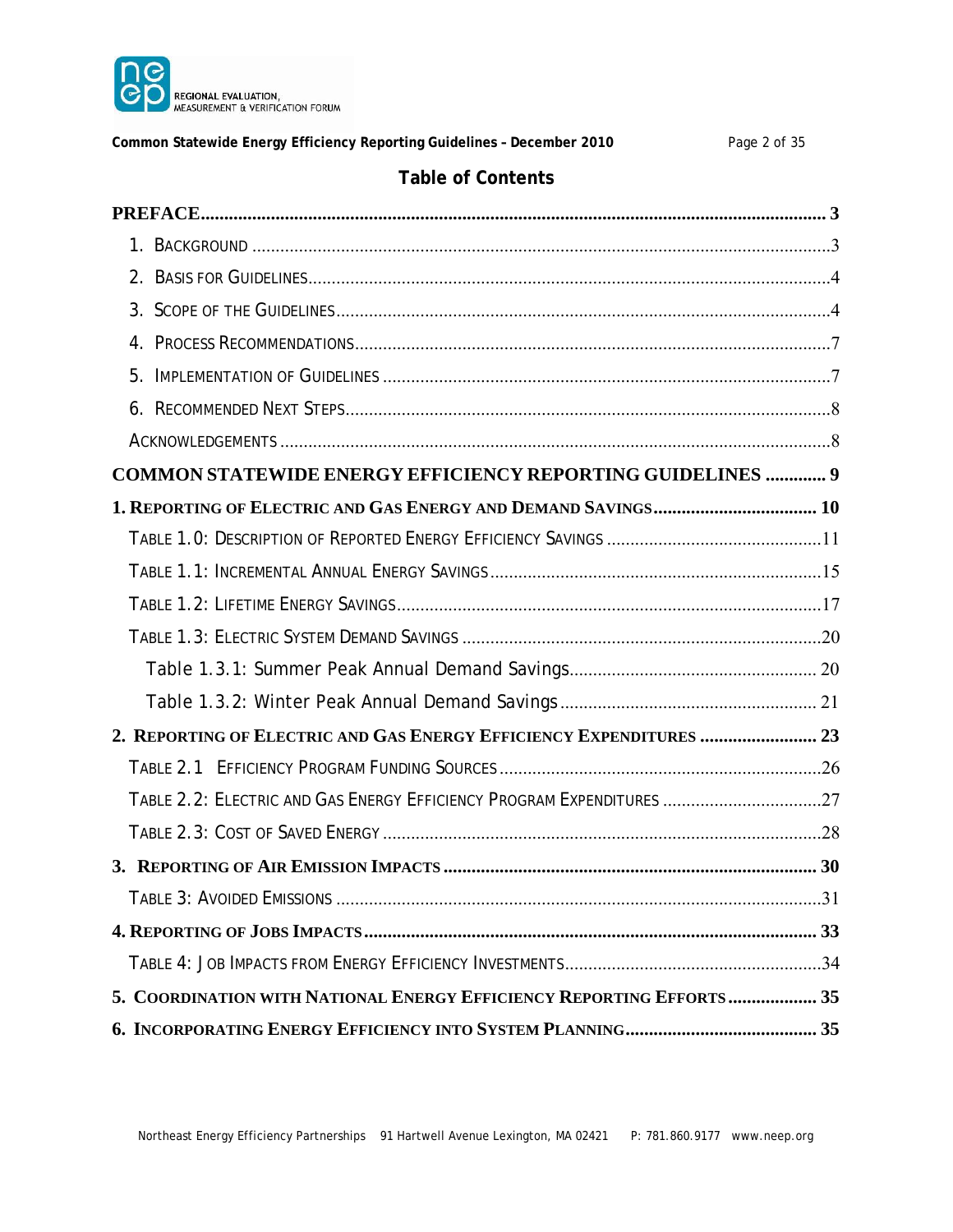

**Common Statewide Energy Efficiency Reporting Guidelines – December 2010** Page 3 of 35

# **PREFACE**

*1. Background:* These *Common Statewide Energy Efficiency Reporting Guidelines* ('the Guidelines') were prepared by the Regional Evaluation, Measurement and Verification Forum ('the Forum'). The Forum, established in 2008, is a regional project facilitated and managed by Northeast Energy Efficiency Partnerships (NEEP) that represents states in New England<sup>1</sup>, New York, New Jersey, Maryland, Delaware, and the District of Columbia.

At a time when states in the Forum region are making unprecedented investments in energy efficiency to meet a range of policy objectives, the need for consistency and transparency for energy efficiency is more important than ever in order to build understanding and credibility of efficiency as a resource. The intent of these Guidelines, which include recommended state-level reporting templates and several process recommendations, is to provide for consistent definitions and the reporting of electric and natural gas energy-efficiency program energy and demand savings and associated costs, and their emission and job impacts across the region. If the Forum states can collectively successfully implement these Guidelines, the region would benefit from a common "currency" of reported energy efficiency data to support multiple state and regional energy and environmental policies/objectives.

The Guidelines recommend common reporting templates that provide basic information in a format that makes it straightforward to support energy and environmental planning or analyses. The specific uses and users of these Guidelines and reporting templates include:

- State-level tracking of efficiency program impacts against state energy and economic goals, and allowing for the comparison and aggregation of state impacts to multi-state or regional levels;
- Program administrator and regulatory review and comparison of consistently<sup>2</sup> reported costs of saved energy, and the relative effectiveness of energy efficiency programs to help inform more effective program and policy design;
- Air quality regulators, including climate change stakeholders, use of consistently reported efficiency savings data, and access to data sources and supporting EM&V information to inform calculations of avoided emission at state/regional levels; and
- System planner use of consistently reported efficiency data to support regional system plan forecasts, including energy, demand and transmission planning.

<sup>&</sup>lt;sup>1</sup> Connecticut, Massachusetts, Maine, New Hampshire, Rhode Island, and Vermont.<br><sup>2</sup> Consistent reporting does not peoessarily mean use of consistent underlying EM&N

<sup>&</sup>lt;sup>2</sup> Consistent reporting does not necessarily mean use of consistent underlying EM&V methods/approaches. Development and use of consistent EM&V methods is addressed in a separate set of guidelines developed by the Regional EM&V Forum: *[Common EM&V Methods and Savings Assumptions Guidelines \(May 2010\)](http://neep.org/uploads/EMV%20Forum/EMV%20Products/A2%20Regional%20EMV%20Methods%20Savings%20Assumptions%20Guidelines%20May%202010%20-%20FINAL.pdf)*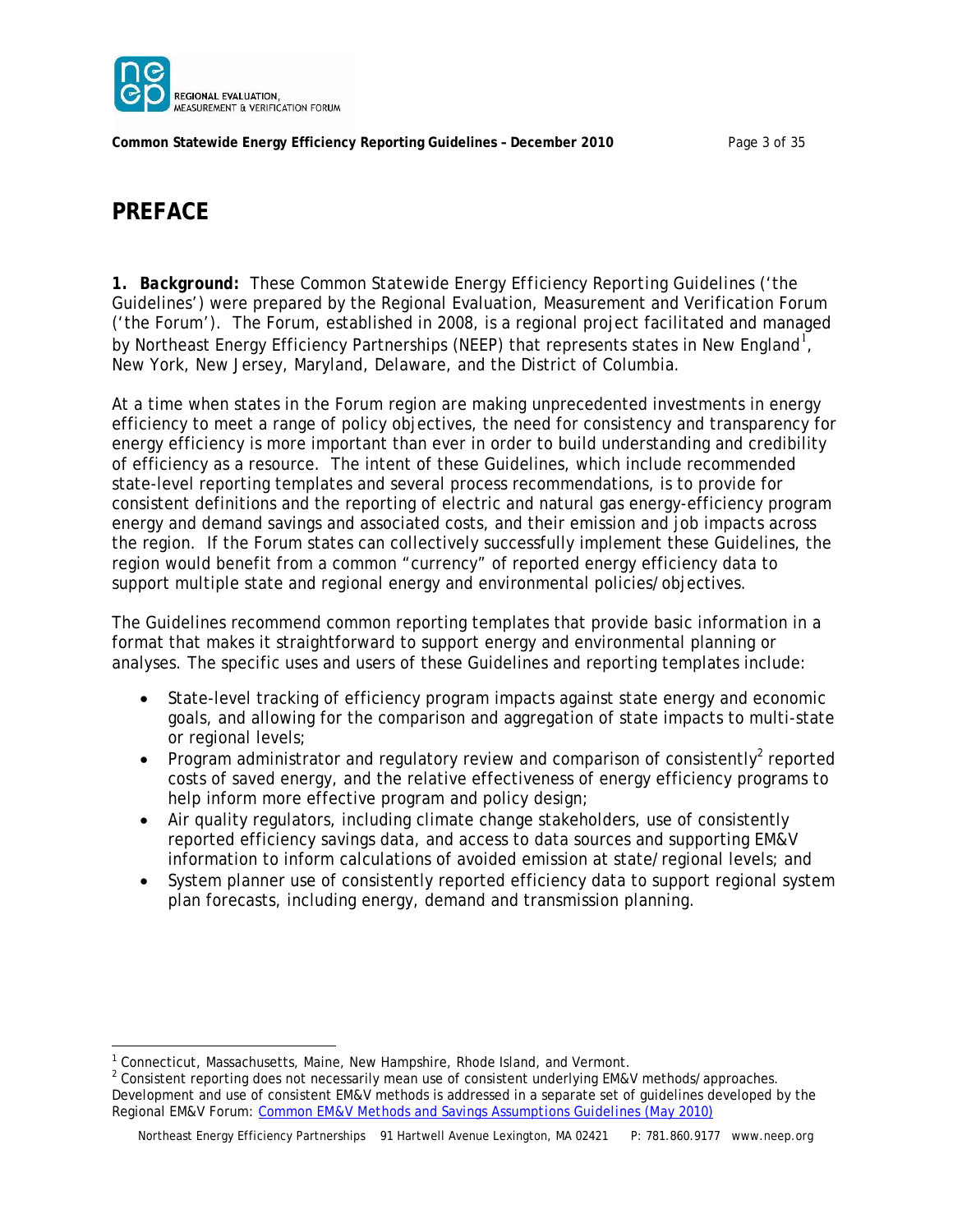

**Common Statewide Energy Efficiency Reporting Guidelines – December 2010** Page 4 of 35

**Figure 1.** Common Statewide Energy Efficiency Reporting Guidelines Purpose, Uses and Outcome



*2. Basis for Guidelines:* The Guidelines are informed by a gap analysis which identified discrepancies in available energy efficiency data relative to information needed to support multiple policy objectives.<sup>3</sup> The research catalogued current and planned reporting practices from available energy-efficiency documents and compared these to reporting parameters and data needs identified as important to support multiple energy, economic and environmental policies or market drivers. The reporting templates build largely from data that are already reported and/or collected by energy efficiency program administrators in the region, and were informed by the Forum stakeholder process, including extensive review and input by the project subcommittee, Forum participants, and peer review. As such, the recommendations herein represent the collective input, ideas, and considerations of the Forum participants.

**3.** *Scope of the Guidelines:* The scope of the Guidelines focuses on electric and gas energy efficiency savings, impacts and program expenditures, where such investments are funded by gas and electric service ratepayers. The Guidelines may evolve in the future to include the broader range of public policy driven energy efficiency investments as well as demand resources, as discussed further below.

 $\overline{a}$ 3 These Guidelines are based on the EM&V Forum project *Develop Common Energy Efficiency Reporting Guidelines,*  conducted by the NMR Group, Dorothy Conant, and Cadmus Group. To view full report, see http://neep.org/emvforum/forum-products-and-guidelines.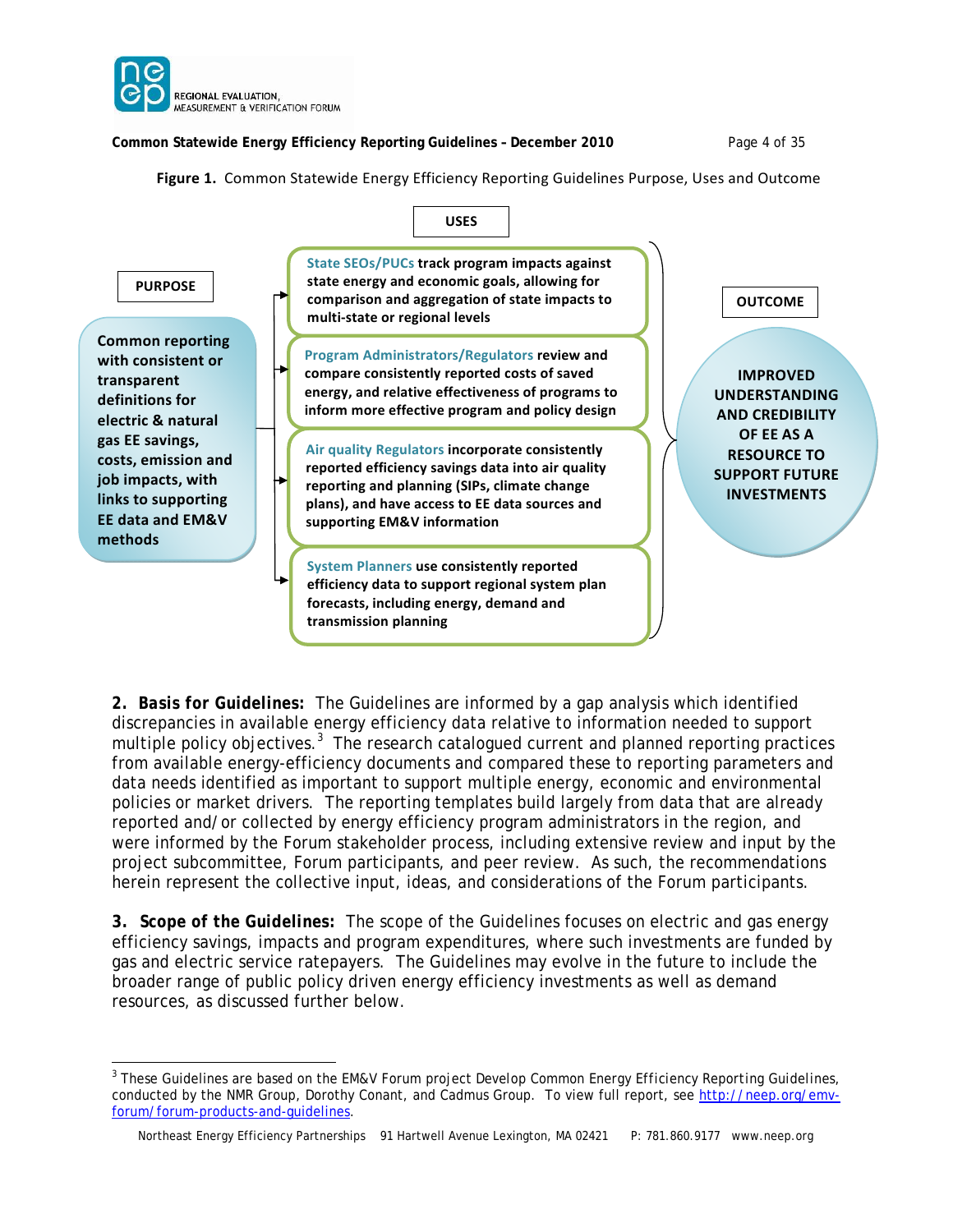

#### **Common Statewide Energy Efficiency Reporting Guidelines – December 2010** Page 5 of 35

*a) Balancing Consistency with Transparency:* The Guidelines reflect what most Forum jurisdictions will find feasible to report without having to make significant changes in current practices. In many cases the data fields in the reporting template can be populated with data extracted from current annual energy efficiency reports, or data currently collected by program administrators but not currently reported. For each reporting table, supporting definitions are provided. Where definitions for certain reporting parameters vary significantly across jurisdictions (e.g. adjusted gross savings, net savings), the Guidelines offer some flexibility by providing check boxes that allow reporters to identify underlying definitions. While we hope that in the future the Forum will move towards greater consistency in definitions of key reporting parameters, at this juncture, the Guidelines strive to balance reporting consistency and transparency of underlying definitions.

To help support access to and the understanding of efficiency data and information, the Guidelines also include placeholders for direct links to supporting efficiency data (e.g. technical reference manuals, program administrator efficiency plans and reports) and descriptions of EM&V processes and regulatory approval of reported data.

*b) Reporting Energy and Demand Savings:* The reporting categories are relatively high level, where savings are reported at the customer sector level for electric, gas and other fuel savings. While consideration was given to reporting savings by specific program types (e.g., retrofit, lost opportunity), defining such categories proved to be a challenge given variations in definitions and because some efficiency programs can fall into both categories, in particular C&I custom projects. As such, in the interest of achieving transparency, we recommend that states submit program level savings at the customer sector, with an option to list program administrator specific program types/levels within each customer sector.

*c) Reporting Program Expenditures and Cost of Saved Energy:* As with savings data, the Guidelines provide high level reporting categories for program expenditures, recognizing that current definitions vary considerably across the region. While the Guidelines encourage states to adopt consistent definitions to report program expenditures (e.g., for marketing costs versus administrative costs), they allow states to use their current definitions for expenditure categories accompanied by an explanation of what is included. Nonetheless, the Guidelines provide a useful starting point that enables basic comparison and aggregation of expenditure data across the region.

In terms of reporting cost of saved energy, while there are reasons for reporting lifetime (or lifecycle) cost of saved energy, the Guidelines recommend that states move towards using a levelized cost of saved energy over time as the most appropriate methodology. To support comparison analyses and averaging, this would require that the states ideally use a consistent discount rate definition, but a second option is for states to disclose the discount rate used. We recommend this issue be addressed by the Steering Committee.

*d) Reporting Avoided Emissions:* With the increasingly important role of energy efficiency as a primary strategy to meet state and regional air quality and climate change goals, the Guidelines provide basic information on avoided emissions associated with efficiency programs. Per the process recommendations below, increased effort is needed in most Forum states to coordinate air agency, program administrator and utility regulator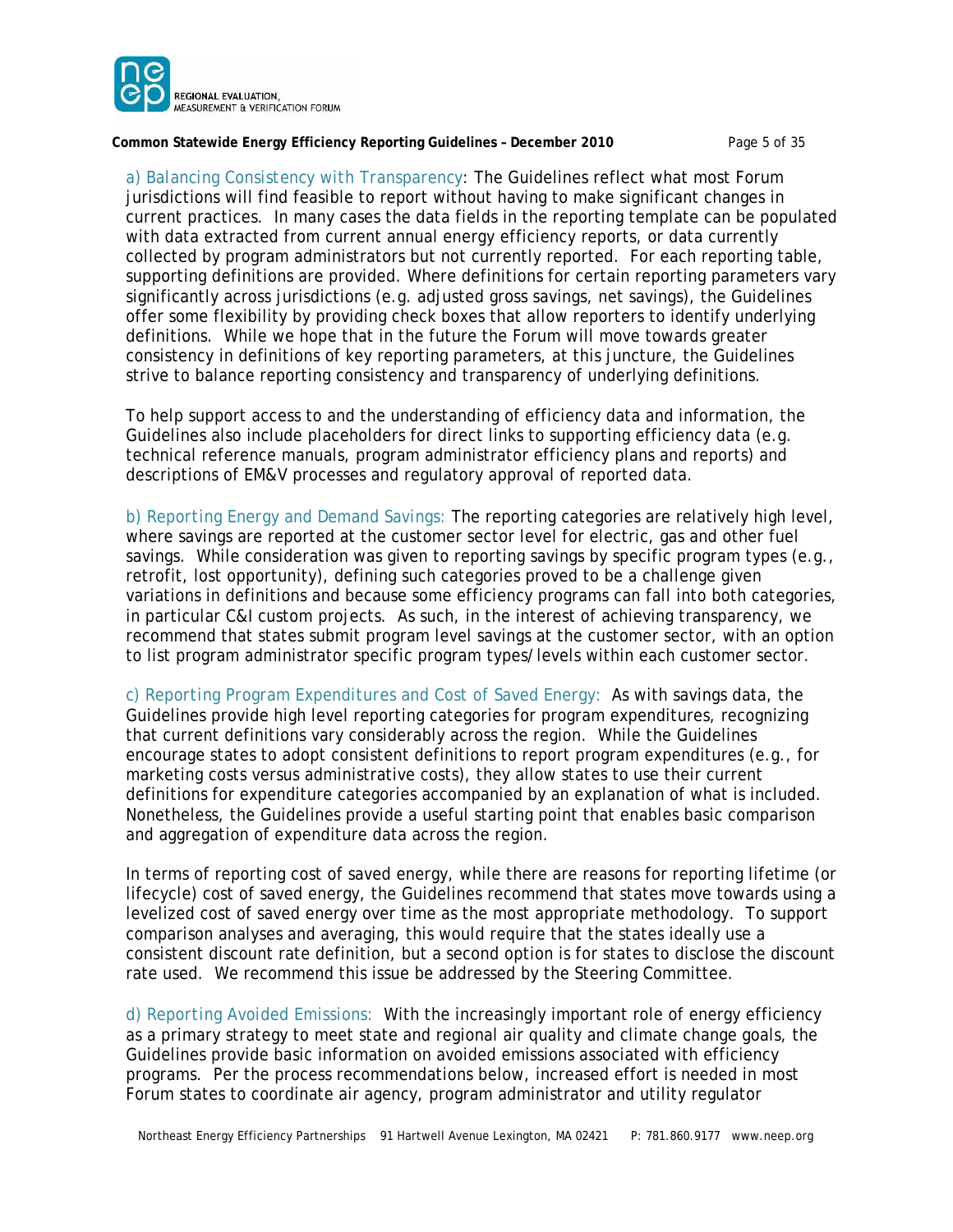

**Common Statewide Energy Efficiency Reporting Guidelines – December 2010** Page 6 of 35

coordination to develop estimated avoided emissions, and ensure access to additional efficiency data needs for air regulators to incorporate into their emissions forecasts.

*e) Reporting Job Impacts:* Given many state agencies are recipients of American Recovery and Reinvestment Act (ARRA) funding and are familiar with ARRA reporting requirements, these Guidelines recommend that in the interest of consistency, states report the annual direct full-time equivalent (FTE) number of jobs funded through energy efficiency programs in accordance with ARRA guidelines. The Guidelines also recommend that states report indirect and net job impacts, and provide information and links to resources to support such calculations (e.g., calculators, models) but do not make specific recommendations regarding specific tools/approaches to be used.

*f) Future Modifications to Guidelines:* Particular areas where the Guidelines could evolve in the future, based on suggestions made by Forum participants during the course of developing these Guidelines, include:

*1) Include All State Efficiency Impacts:* The Guidelines focus on reporting efficiency program impacts funded by utility ratepayers. Recognizing, however, that some efficiency programs are supported or co-funded in part by other sources of funding, states can use check boxes to indicate other sources of funding such as: State Energy Program (SEP) funds, Regional Greenhouse Gas Initiative (RGGI) Allowance Proceeds, American Recovery and Reinvestment Act (ARRA) funds, Weatherization Assistance Programs (WAP), Wholesale Capacity Market Revenues, or Other. Going forward, the Forum should consider expanding the Guidelines' scope to include discrete reporting of all efficiency activities in a state (e.g. all Weatherization Assistance Program impacts, all state public building efficiency projects, etc.). From a state and regional energy planning perspective, reporting total efficiency savings would be ideal.

*2) Report Forecasted Energy Efficiency Data:* The Guidelines address program impacts retrospectively (what were savings in previous year) and over the lifetime of the efficiency measures installed in the previous year. The Guidelines do not include the reporting of forecasted energy efficiency impacts due to estimated future investments in energy efficiency (e.g., in next 10-15 years). This is particularly important for state and regional system planning and air quality/climate change planning. The Forum should consider broadening the Guidelines to include consistent reporting of forecasted data, focusing on data from state efficiency potential studies and other sources, and transparency of assumed policy drivers.

*3) Report More Detail on Energy Savings and Costs Categories:* The Guidelines provide for consistent reporting of savings and expenditures at a high level. Going forward, improved reporting consistency of more detailed information may be desirable, such as reporting savings by more specific: fuel type (e.g., propane, fuel oil); end-use data (e.g. Lighting, Appliances, HVAC, Motors/Drives, Refrigeration, etc.), and program sector and/or program type (e.g., prescriptive/custom programs, multi-family retrofit, Large C&I, Small C&I, etc.). The Guidelines also recommend that the states move towards consistently reporting a levelized cost of saved energy, as opposed to a lifetime cost of saved energy.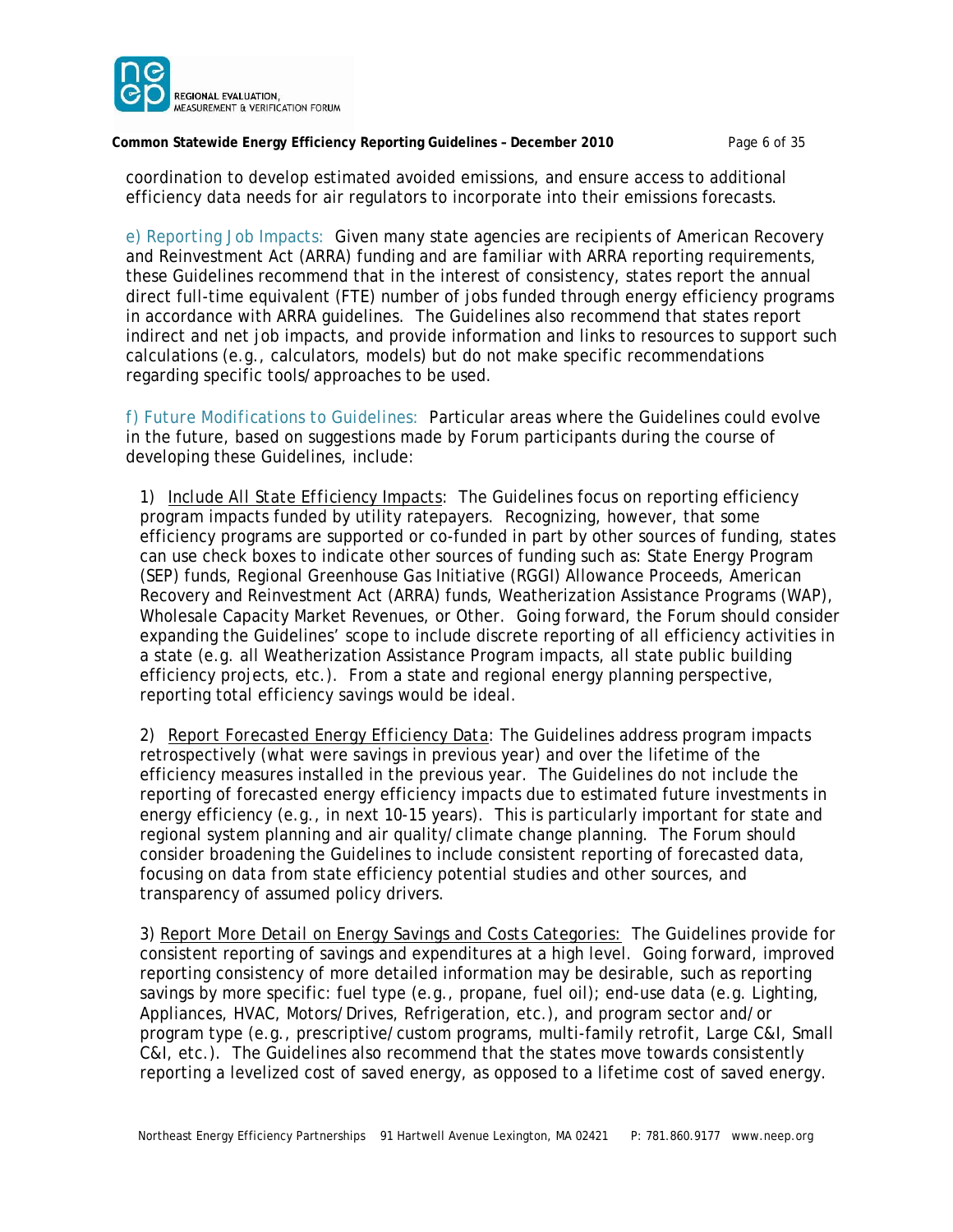

**Common Statewide Energy Efficiency Reporting Guidelines – December 2010** Page 7 of 35

*4) Address Issues of Timing:* Some Forum jurisdictions currently report energy efficiency programs savings data in the first quarter following the program year, where such reported savings are based on tracking data (i.e., data used to estimate savings for planning purposes, and informed by impact factors from prior program year evaluations – often referred to as *ex-ante* savings). Other jurisdictions issue reports in the third or fourth quarter following the program year, which incorporate results of program year evaluations and/or independent third party reviews, to the extent evaluation studies are conducted (i.e., *ex-post* savings). Some jurisdictions report both planned and actual savings data. In the interest of providing consistency in reported data across the region, and ensuring availability of reported data in consistent timeframes, we recommend that policymakers address these reporting timing issues. A related timing issue is that while most states report energy-efficiency results on a calendar year basis, some report on a fiscal year basis. We recommend consideration by the Steering Committee of whether/how to better align reporting periods.

With the above considerations, the Guidelines should be viewed as a starting point and a living document. As jurisdictions adopt and become comfortable with these Guidelines, additional reporting elements can be added or modified as they become more commonly reported or deemed valuable for state, regional and/or national reporting needs. We recommend that the Guidelines' scope be reviewed periodically by the Forum Steering Committee to review, discuss and consider possible modifications to the Guidelines' scope.

*4. Process Recommendations.* The Guidelines also include several *process* recommendations needed to: a) Support the effective integration of energy efficiency into state and regional air quality and climate change analyses and planning; b) Coordinate these Guidelines with national efforts to develop common energy efficiency reporting templates; and c) Coordinate with regional system planners to build common approaches, and associated data needs, to effectively incorporate energy efficiency into system planning processes.

*5. Implementation of Guidelines.* The Guidelines are not intended to lead to the filing or reporting of duplicative statewide reports, by either program administrators or state agencies. Rather, we recommend that these reporting templates serve as the statewide annual report for Forum participating states, recognizing that states may opt to collect and report data in addition to the Guidelines' reporting parameters. As such, the Guidelines serve as a basic level of reporting.

*Entity Responsible for Completing Statewide Annual Report:* A key step to state implementation of the Guidelines is to identify the responsible agency/entity that will complete the Statewide Annual Report, consistent with these reporting Guidelines. Such an agency/entity could be the state energy office, the public utility commission, efficiency program administrator(s) or other entity. These Guidelines do not provide specific recommendations in this regard, however, we encourage state energy offices or agencies responsible for energy planning and forecasting for the state to engage and play a key role in guiding and completing the Statewide Annual Report, and to coordinate this effort with other agencies needing such information (e.g., air regulators, etc.).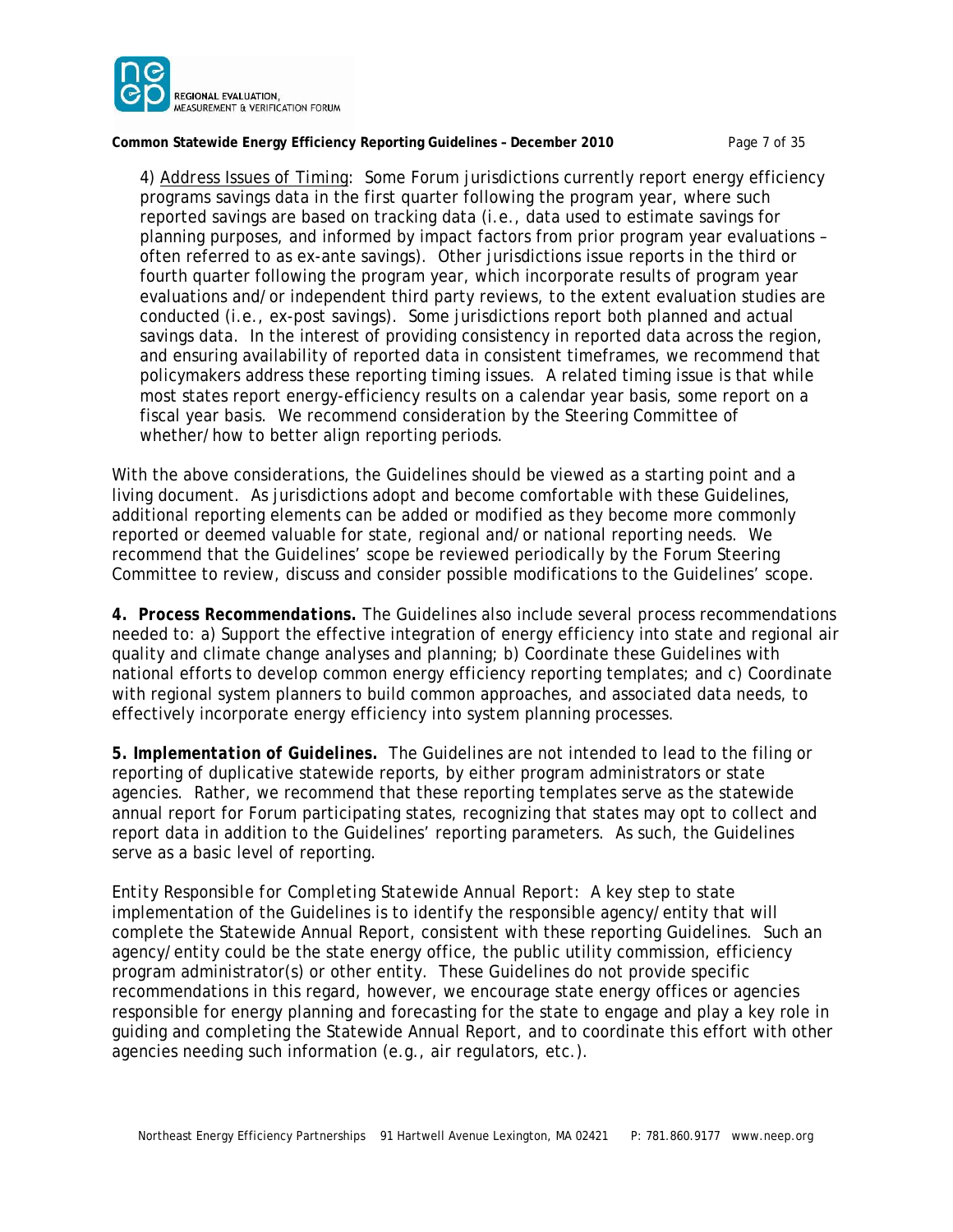

**Common Statewide Energy Efficiency Reporting Guidelines – December 2010** Page 8 of 35

#### *6. Recommended Next Steps*

*a) Forum States to Adopt and Implement the Guidelines.* A key first step to the success of common statewide energy efficiency reporting is for the Forum jurisdictions to adopt these Guidelines as their respective statewide reporting template. Commensurate with such adoption is to identify the entity that will be responsible for completing the Statewide Annual Report, as discussed above. Starting in 2011, Forum resources should provide technical support for state implementation of the Guidelines, including: 1) developing an on-line, user-friendly spreadsheet tool for the reporting templates; and 2) providing Forum staff resources to assist with state implementation where needed/requested (e.g., training, education and technical support to use the Guidelines and on-line tools).

*b) Common State Annual Reports to be Accessible:* We recommend that common State Annual Reports be posted to the Forum website to give interested stakeholders easy and ready access to view consistent state- and regional-level energy efficiency data (where NEEP's activities will include aggregating and analyzing statewide data to regional levels). To accomplish this, we recommend that states provide their annual report for posting to the EM&V Forum with a link to relevant state and efficiency program administrator websites. Ideally, as noted above, moving towards a consistent reporting timeframe across the region would support timely accessibility to statewide reports and the ability to aggregate statewide efficiency data across the region.

*c) Coordinate Guidelines with National Energy Efficiency Reporting Efforts:* Finally, as efficiency becomes an increasingly greater strategy in energy policy and climate change mitigation efforts across the country, we encourage other states and federal agencies to refer to these Guidelines to inform similar efforts in other regions and nationally.

*Acknowledgements:* A special thanks is noted to this project's subcommittee members, the project technical advisor, and the Project Committees co-chairs for their input and guidance in the development of these Guidelines: Gail Azulay, Mary Cahill, Alexey Cherniack, Dan Cleverdon, Elizabeth Crabtree, Niko Dietsch, Helen Eisenfeld, Victoria Engel-Fowles, Frank Felder, Gene Fry, Don Gilligan, Dennis Hartline, Crissy Godfrey, Colin High, Dave Jacobson, Chris James, Robyn Kenney, Jeff King, Huilan Li, Teri Lutz, Laura Magee, Erin Malone, Jennifer Meissner, John Moskal, Chris Neme, Julie Niedzialkowski, Kim Oswald, Larry Pakenas, Allison Reilly-Guerette, Rick Rodrigue, Jeff Roman, Marilyn Ross, Bill Saxonis, Jeff Schlegel, Nancy Seidman, Mike Sherman, Stacy Sherwood, Pam Stonier, Mary Straub, Sheldon Switzer, Tim Vrabel, and John Zabliski. The Project was managed by Julie Michals, Director of the Regional EM&V Forum at Northeast Energy Efficiency Partnerships.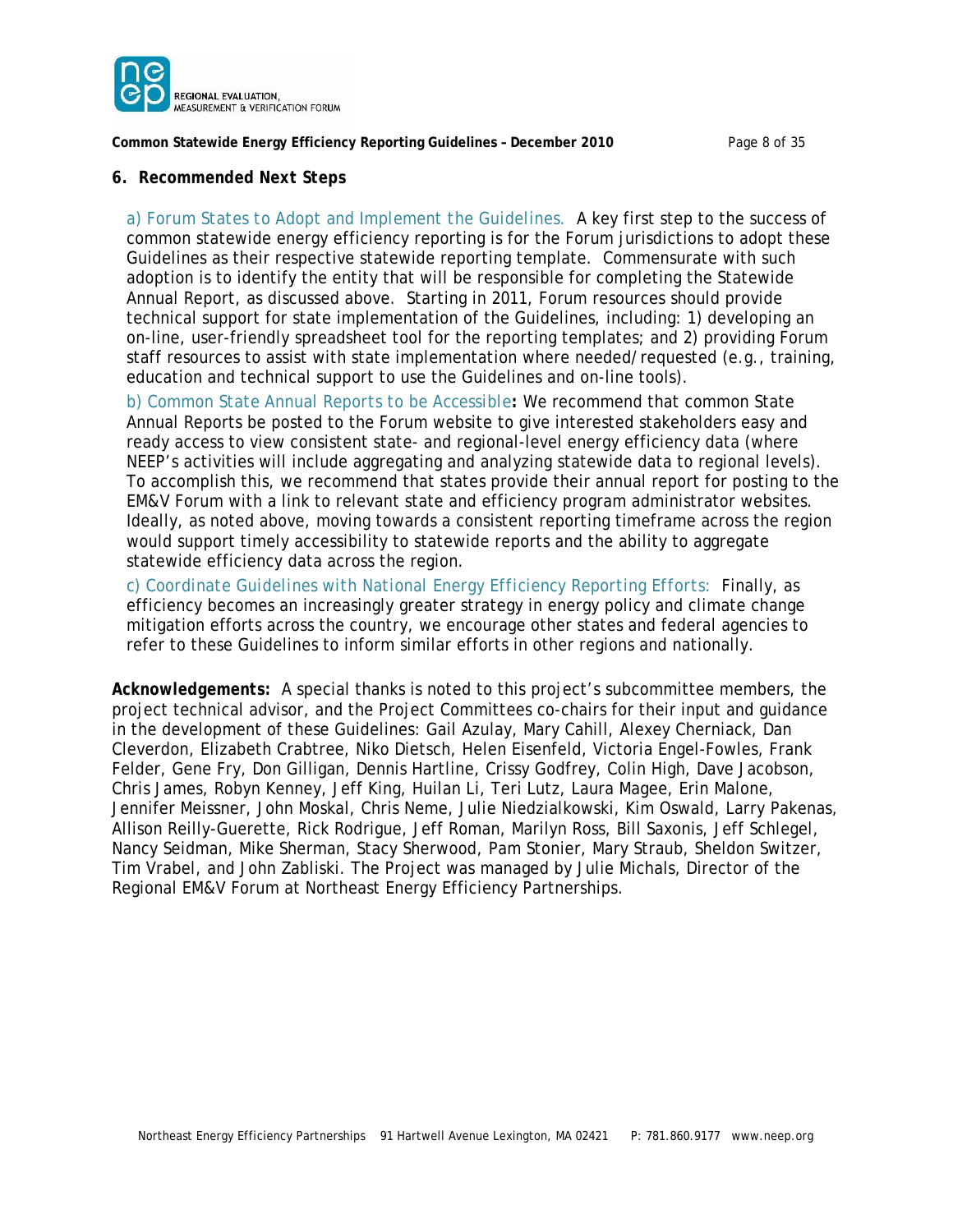

# **COMMON STATEWIDE ENERGY EFFICIENCY REPORTING GUIDELINES**

These Guidelines include recommended reporting templates for:

**Tables 1.0-1.3:** Electric and gas energy efficiency program energy and demand savings;

**Tables 2.1-2.3**: Electric and gas energy efficiency program expenditures, and cost of saved energy;

**Table 3.0:** Air Emission Data from electric and gas energy efficiency program impacts, and associated process recommendations for improved data exchange between key stakeholders; and

**Table 4.0:** Job Impacts Data from electric and gas energy efficiency program impacts.

### **Definitions – General Guideline**

To encourage increasing consistency in reported elements over time and to inform readers of specifically what each reporting element represents, each jurisdiction should indicate or include a clear definition for each reported element. Ideally, the definitions used by jurisdictions will be consistent with the definitions in the **Regional EM&V Forum - Glossary of Terms and Acronyms** ("Forum Glossary") which is a living document that is updated annually. Each table is followed by a list of supporting definitions, consistent with the Forum Glossary. Each table also includes, however, flexibility in certain definitions recognizing that important differences in definitions may exist across jurisdictions for which consistency will not be achieved for this first version of *Common Statewide Energy Efficiency Reporting Guidelines,* if at all*.* In these cases, a simple checklist format is provided to describe various terms/categories, with space provided for further description in some places.

*A note on Natural Gas Energy Efficiency Savings and Expenditures:* The inherent conflict for jurisdictions reporting a combination of gas savings from energy-efficiency programs sponsored by gas utilities, and gas savings from electric programs that offset use of gas, may lead to a situation of double counting. In the reporting tables, it is important for each state to define the source of reported gas savings—either from an electric or gas efficiency program. As for associated expenditures, in cases where programs provide both electric and gas savings, guidance is provided herein on options for allocating such costs to either electric or gas programs.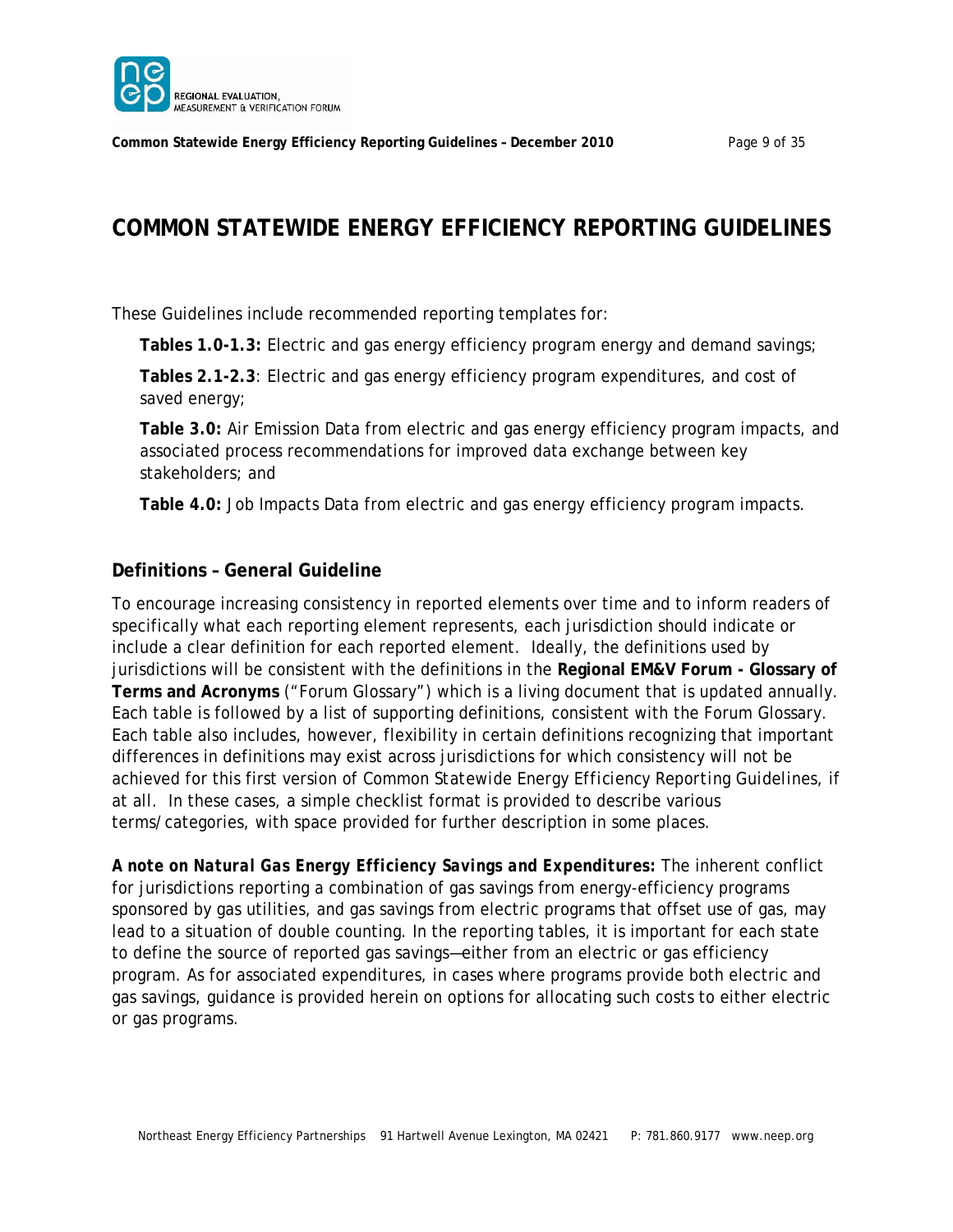

**Common Statewide Energy Efficiency Reporting Guidelines – December 2010** Page 10 of 35

# **1. Reporting of Electric and Gas Energy and Demand Savings**

Table 1 series includes various tables that report electric and gas energy and demand savings, and associated supporting data. The tables include:

**Table 1.0:** Description of Reported Energy Efficiency Savings

**Table 1.1:** Incremental Annual Energy Savings

**Table 1.2:** Lifetime Energy Savings

**Table 1.3:** Electric System Demand Savings Table 1.3.1: Summer Peak Demand Savings Table 1.3.2: Winter Peak Demand Savings

Each table is followed by a list of supporting definitions.

The reporting categories are relatively high level, where savings are reported at the customer sector level. The tables do not prescribe specific program types/categories. Rather, states can and are encouraged to report program level savings according to their program administrator(s) specific program types/levels.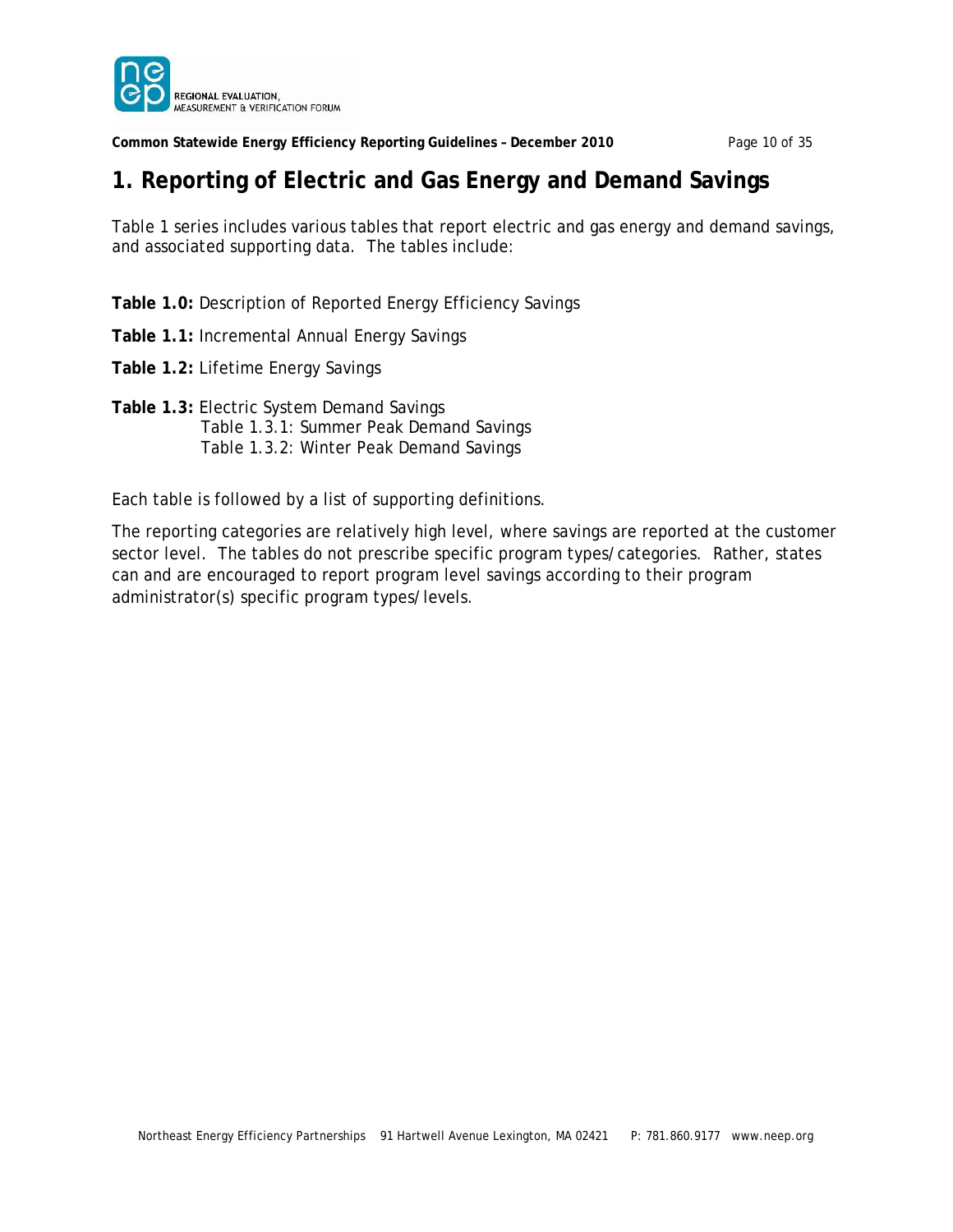

### **Common Statewide Energy Efficiency Reporting Guidelines – December 2010** Page 11 of 35

### **Table 1.0: Description of Reported Energy Efficiency Savings**

| Jurisdiction/State: XXXXX<br>Program Year: 20YY                                                                                                                                                                                                                                                                                                                                                                                                                                                                                                                                                                                                                                                                                                                                              |                                                                                                                                                                                                 |                       |                     |                                                                                                                            |                                                                                                                                                          |  |
|----------------------------------------------------------------------------------------------------------------------------------------------------------------------------------------------------------------------------------------------------------------------------------------------------------------------------------------------------------------------------------------------------------------------------------------------------------------------------------------------------------------------------------------------------------------------------------------------------------------------------------------------------------------------------------------------------------------------------------------------------------------------------------------------|-------------------------------------------------------------------------------------------------------------------------------------------------------------------------------------------------|-----------------------|---------------------|----------------------------------------------------------------------------------------------------------------------------|----------------------------------------------------------------------------------------------------------------------------------------------------------|--|
| 1. General Information on Reported Data                                                                                                                                                                                                                                                                                                                                                                                                                                                                                                                                                                                                                                                                                                                                                      |                                                                                                                                                                                                 |                       |                     |                                                                                                                            |                                                                                                                                                          |  |
| 1.1 Final annual savings data reported in what<br>quarter of the following program year.                                                                                                                                                                                                                                                                                                                                                                                                                                                                                                                                                                                                                                                                                                     |                                                                                                                                                                                                 |                       |                     |                                                                                                                            | $\Box$ 1st Qtr. $\Box$ 2nd Qtr. $\Box$ 3rd Qtr. $\Box$ 4th Qtr.                                                                                          |  |
| 1.2 Link(s) to supporting Program Administrator or<br><b>State Annual Reports</b>                                                                                                                                                                                                                                                                                                                                                                                                                                                                                                                                                                                                                                                                                                            |                                                                                                                                                                                                 |                       | www.providelink.com |                                                                                                                            |                                                                                                                                                          |  |
| 1.3 Reported data can be characterized as:<br>Tracking Estimates. Where reported savings are based on year-end tracking data that incorporate impact<br>factors from previous year evaluation studies, but where impact factors are the same ones used to project<br>savings in the program year Energy Efficiency Plan filings.<br>Savings Estimates Informed by Program Year Evaluation. Where adjustments are made to Tracking<br>$\mathbf{L}$<br>Estimates based on program year evaluation activities (e.g., third party review such as verification of<br>installations, impact evaluations, etc. Please generally describe types of EM&V activities:<br>Are evaluation results systematically incorporated into following year Savings Tracking Estimates?<br>$\Box$ Yes or $\Box$ No |                                                                                                                                                                                                 |                       |                     |                                                                                                                            |                                                                                                                                                          |  |
| 2. Gross Savings                                                                                                                                                                                                                                                                                                                                                                                                                                                                                                                                                                                                                                                                                                                                                                             |                                                                                                                                                                                                 |                       |                     | <b>Applied to Some or All Programs?</b>                                                                                    |                                                                                                                                                          |  |
| 2.1 Adjusted Gross Energy Savings<br>Please indicate types of adjustments<br>made to Gross Energy Savings (or that<br>are included in Realization Rate).<br>Indicate if adjustments are made to<br>some or all programs/measures.<br>(Check all that apply)                                                                                                                                                                                                                                                                                                                                                                                                                                                                                                                                  | Adjustments include:<br>□ Data Errors<br>□ Measure Persistence Factor<br>□ Savings Persistence Factor<br>□ In-Service Rate<br>$\Box$ Interactive Effects<br>$\Box$ Other $\_\_$<br>$\Box$ Other |                       |                     | $\Box$ Some or<br>$\Box$ Some or<br>$\Box$ Some or<br>$\Box$ Some or<br>$\Box$ Some or<br>$\Box$ Some or<br>$\Box$ Some or | $\Box$ All Programs<br>$\Box$ All Programs<br>□ All Programs<br>$\Box$ All Programs<br>$\Box$ All Programs<br>$\Box$ All Programs<br>$\Box$ All Programs |  |
| 3.<br><b>Net Savings</b>                                                                                                                                                                                                                                                                                                                                                                                                                                                                                                                                                                                                                                                                                                                                                                     |                                                                                                                                                                                                 |                       |                     |                                                                                                                            | <b>Applied to Some or All Programs?</b>                                                                                                                  |  |
| 3.1 Net Savings<br>Indicate types of adjustment<br>incorporated in reported net savings.<br>(Check all that apply.)                                                                                                                                                                                                                                                                                                                                                                                                                                                                                                                                                                                                                                                                          | Adjustments include:<br>$\Box$ Free Ridership<br>□ Non-Participant Spillover<br>$\Box$                                                                                                          | Participant Spillover |                     | $\Box$ Some or<br>$\Box$ Some or<br>$\Box$ Some or<br>$\Box$ Some or                                                       | $\Box$ All Programs<br>$\Box$ All Programs<br>$\Box$ All Programs<br>$\Box$ All Programs                                                                 |  |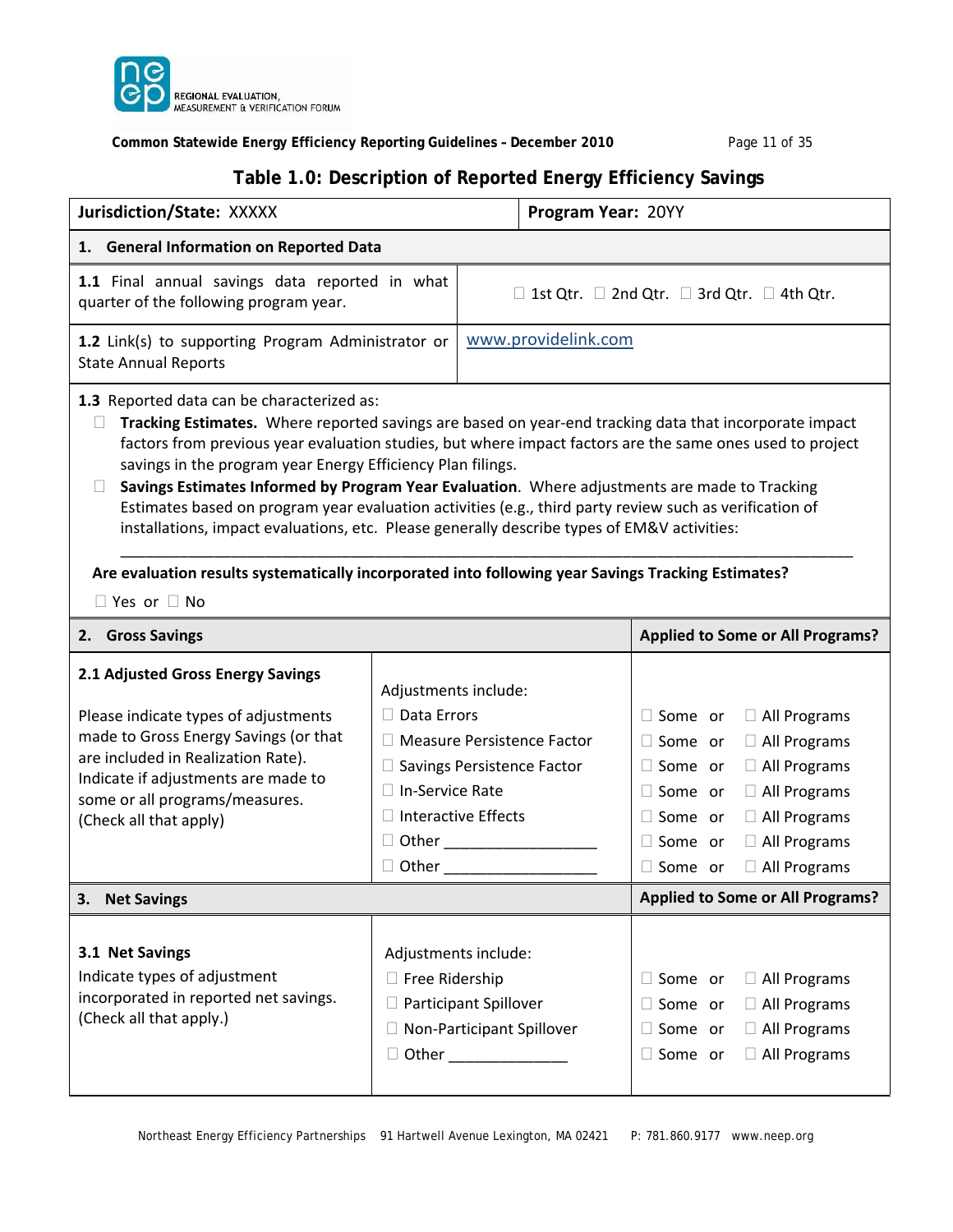

#### **Common Statewide Energy Efficiency Reporting Guidelines – December 2010** Page 12 of 35

| Common Statewide Energy Efficiency Reporting Guidelines - December 2010<br>Page 12 01 35                                                                                                                                                                                                                                                                                                                                                                                                                                                                                                                                                                                                                                                                                                                                                                                                                                                                                                                    |                                                                                                                                                                       |  |  |  |  |  |  |
|-------------------------------------------------------------------------------------------------------------------------------------------------------------------------------------------------------------------------------------------------------------------------------------------------------------------------------------------------------------------------------------------------------------------------------------------------------------------------------------------------------------------------------------------------------------------------------------------------------------------------------------------------------------------------------------------------------------------------------------------------------------------------------------------------------------------------------------------------------------------------------------------------------------------------------------------------------------------------------------------------------------|-----------------------------------------------------------------------------------------------------------------------------------------------------------------------|--|--|--|--|--|--|
| 4. Generation and Meter Level Savings                                                                                                                                                                                                                                                                                                                                                                                                                                                                                                                                                                                                                                                                                                                                                                                                                                                                                                                                                                       |                                                                                                                                                                       |  |  |  |  |  |  |
| 4.1 Generation Level Savings<br>Definition: Meter or premise level savings<br>adjusted upward for T&D line losses.<br>Generation level savings are also known as<br>wholesale level savings.                                                                                                                                                                                                                                                                                                                                                                                                                                                                                                                                                                                                                                                                                                                                                                                                                | If reported definition differs from definition to the left, please describe:                                                                                          |  |  |  |  |  |  |
| 4.2 Meter Level Savings<br>Definition: Savings at the customer meter<br>or premise level. Indicate types of<br>adjustments to Generation Level Savings                                                                                                                                                                                                                                                                                                                                                                                                                                                                                                                                                                                                                                                                                                                                                                                                                                                      | Adjustments include:<br>□ T&D Adjustments - Utility specific values (or weighted avg): __________<br>□ T&D Adjustments - Other source(s), please describe: __________ |  |  |  |  |  |  |
|                                                                                                                                                                                                                                                                                                                                                                                                                                                                                                                                                                                                                                                                                                                                                                                                                                                                                                                                                                                                             |                                                                                                                                                                       |  |  |  |  |  |  |
| 5. Supporting State Energy Savings Assumptions and EM&V Process Information<br>5.1 Supporting Savings Data and Assumptions. For more detailed information regarding supporting data, refer to:<br>[STATE] Program savings documents (or technical reference manuals): www.providelink.com<br>a)<br>[STATE] or [PA] Energy efficiency program plans: www.providelink.com<br>b)<br>Program administrator annual reported data, where applicable: www.providelink.com<br>c)<br>[STATE] achievable potential studies: www.providelink.com<br>d)<br>Other<br>e)<br>5.2 Review and Approval of Reported Data. The savings and cost information reported have been reviewed<br>and/or approved by (check those that apply):<br>$\Box$ [STATE PUC]<br>$\Box$ [STATE ENERGY OFFICE]<br>□ Other the control of the control of the control of the control of the control of the control of the control of the control of the control of the control of the control of the control of the control of the control of the |                                                                                                                                                                       |  |  |  |  |  |  |
| 5.3 Evaluation, Measurement and Verification (EM&V) Protocols/Methods. The EM&V protocols or methods<br>used to support the reported savings are based on and/or include (check those that apply):<br>□ State PUC prescribed guidelines/methods: www.providelink.com<br>Energy Efficiency M&V standards required by regional system operator [ISO New England] OR [PJM] for<br>U.<br>demand resources participating in the wholesale electricity forward capacity markets: www.providelink.com<br>□ The Regional EM&V Forum Methods and Savings Assumptions Guidelines: www.providelink.com                                                                                                                                                                                                                                                                                                                                                                                                                 |                                                                                                                                                                       |  |  |  |  |  |  |
| Other (Describe)<br>$\Box$                                                                                                                                                                                                                                                                                                                                                                                                                                                                                                                                                                                                                                                                                                                                                                                                                                                                                                                                                                                  |                                                                                                                                                                       |  |  |  |  |  |  |

#### **6. Sources of Funding For Reported Energy Efficiency Activities (check all that apply):**

- □ Electric Ratepayer Funded Programs
- □ Natural Gas Ratepayer Funded Programs
- □ Regional Greenhouse Gas Initiative (RGGI) Allowance Proceeds
- Wholesale capacity market revenues (ISO NE Forward Capacity Market/PJM Reliability Pricing Model)
- Weatherization Assistance Programs (WAP)
- American Recovery and Reinvestment Act (ARRA) Funds
- $\square$  Other (Describe): \_\_\_\_\_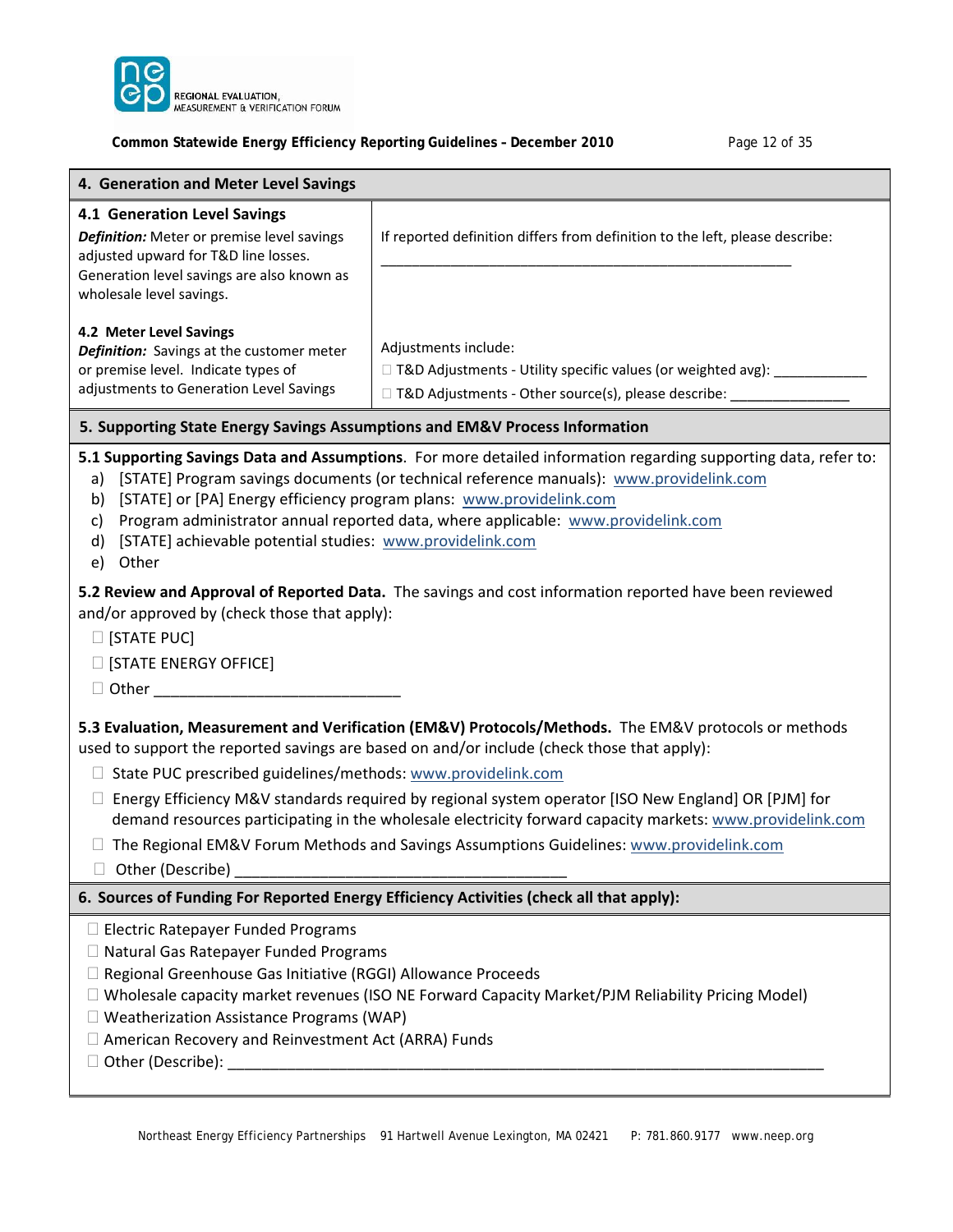

#### **Common Statewide Energy Efficiency Reporting Guidelines – December 2010** Page 13 of 35

#### **Table 1.0 Supporting Definitions**:

*Adjusted Gross Savings:* Gross Savings that are adjusted to include what can be physically counted and reliably measured, such as installation/in-service rates, breakage of equipment, data errors, hours of use, measure persistence rates, etc. Adjusted Gross Savings can also be calculated by applying a Realization Rate to Gross Savings estimates (see Realization Rate definition below).

*Energy Savings:* Reduction in electricity use (kWh) or in fossil fuel use in thermal unit(s).

*Free Rider:* A program participant who would have implemented the program measure or practice in the absence of the program. Free riders can be 1) total, in which the participant's activity would have completely replicated the program measure; 2) partial, in which the participant's activity would have partially replicated the program measure; or 3) deferred, in which the participant's activity would have completely replicated the program measure, but at a future time rather than the program's timeframe.

*Free Ridership Rate:* The percent of savings attributable to free riders.

*Generator Level Savings:* Meter or premise level savings adjusted upward to include T&D line losses. Generator level savings are also known as wholesale level savings.

*Gross Savings:* The change in energy consumption and/or demand that results directly from programrelated actions taken by participants in an efficiency program, regardless of why they participated.

*In-Service Rate:* Percentage of incentivized measures in service.

*Installation Rate:* Percentage of incentivized measures installed.

*Interactive Effects:* The impact of an energy efficient measure on the operation of other electrical or gas-fired equipment at the facility in which the measure is installed.

*Measure Persistence Factor:* The duration of an energy consuming measure, taking into account business turnover, early retirement of installed equipment, and other reasons measures might be removed or discontinued.

*Meter Level Savings:* Savings at the customer meter or premise level.

*Net Savings:* The total change in energy consumption or demand that is attributable to an energy efficiency program. This change in energy consumption and/or demand may include, implicitly or explicitly, the effects of free drivers, free riders, energy efficiency standards, changes in the level of energy service, and other causes of changes in energy consumption or demand.

*Realization Rate:* A comparison of observed or measured (or evaluated) information to original estimated savings. Evaluations may include multiple realization rates (e.g., energy realization rate, demand realization rate, etc…). A Realization Rate is typically used to adjust Gross Savings to Adjusted Gross Savings, and reflects adjustments such as: data errors, persistent factors, in-service rate, interactive effects, etc.

*Savings Persistence Factor:* A factor that reflects changes in program impacts over time (e.g. retention and degradation of measures).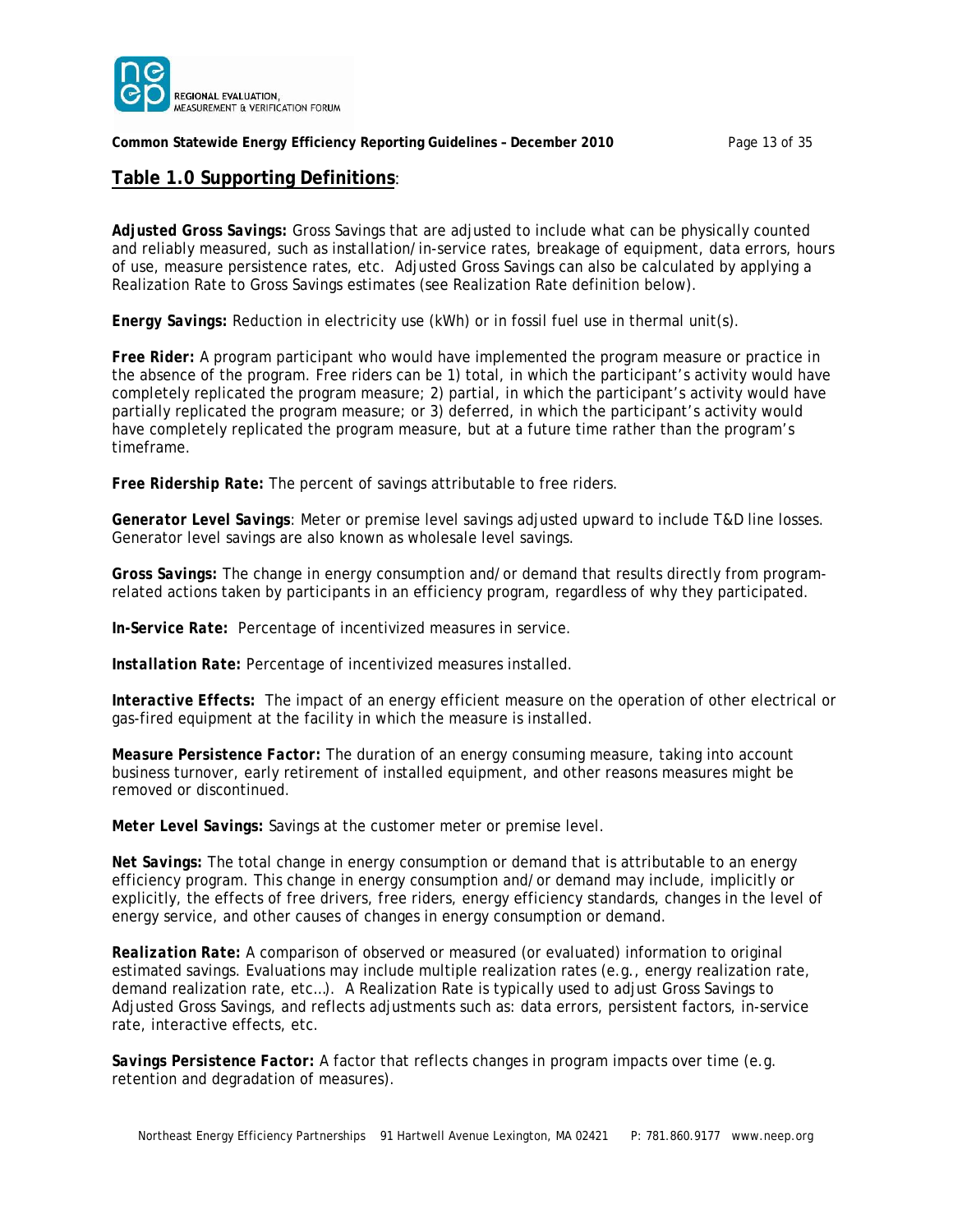

#### **Common Statewide Energy Efficiency Reporting Guidelines – December 2010** Page 14 of 35

*Spillover:* Additional energy-efficient equipment installed by a customer due to program influences, but without any financial or technical assistance from the program.

- *Non-Participant Spillover***:**Non-participant spillover refers to energy efficient measures installed by program non-participants due to the program's influence. The *non-participant spillover rate* is savings from spillover measures expressed as a percentage of savings installed by non-participants through an energy efficiency program.
- *Participant Spillover***:** The situation where a customer installed equipment through the program and then installed additional equipment of the same type due to program influences, but without any financial or technical assistance from the program. The *participant spillover rate* is savings from spillover measures expressed as a percentage of savings installed by participants through an energy efficiency program.

*Third Party Review:* Review of program savings by an independent third party.

*Transmission & Distribution Adjustments:* Adjustments made to gross savings to adjust for T&D line losses.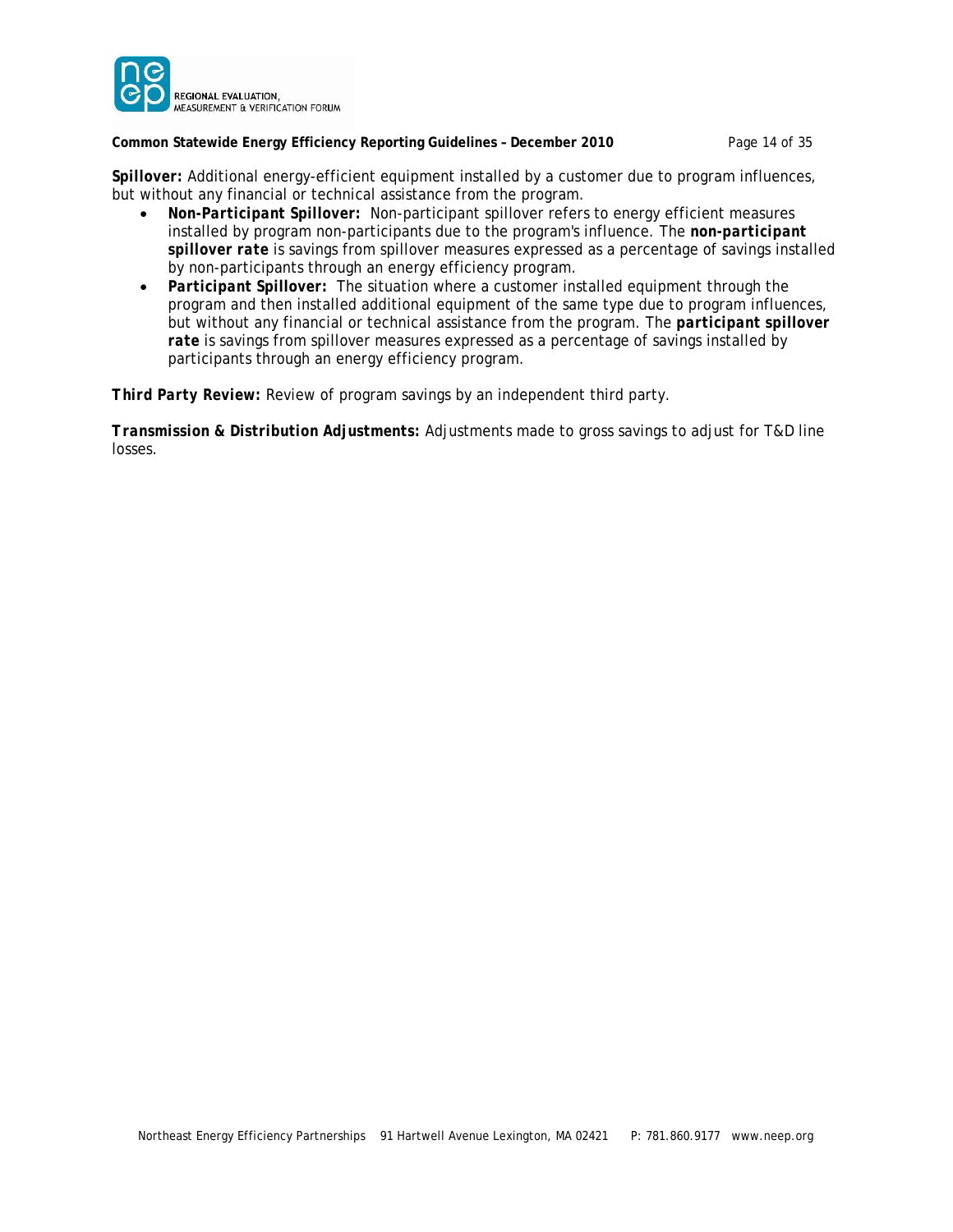

**Common Statewide Energy Efficiency Reporting Guidelines – December 2010** Page 15 of 35

# **Table 1.1: Incremental Annual Energy Savings**

Table 1.1 provides the reporting template for electric, gas and other fuel incremental annual energy savings from energy efficiency programs (and demand response programs, if relevant). These savings reflect changes in energy use (measured in megawatt hours or therms) caused in the current reporting year by new program participants in existing energy efficiency programs, and all participants in new energy efficiency programs (i.e., programs begun during the current reporting year). Reported Annual Incremental Savings should be annualized.

| Jurisdiction:                                                       | <b>Program Year:</b>           | <b>Adjusted Gross</b> |                       |                              | <b>Net</b>          |                              |                       |                   |                     |
|---------------------------------------------------------------------|--------------------------------|-----------------------|-----------------------|------------------------------|---------------------|------------------------------|-----------------------|-------------------|---------------------|
| <b>XX</b>                                                           | <b>20YY</b>                    |                       |                       | <b>Annual Energy Savings</b> |                     | <b>Annual Energy Savings</b> |                       |                   |                     |
|                                                                     |                                |                       | <b>Electric</b>       | Gas                          | <b>Other</b>        |                              | <b>Electric</b>       | Gas               | <b>Other</b>        |
| <b>Savings By</b>                                                   |                                | (MWH)                 |                       | <b>Meter</b>                 | <b>Fuel</b>         |                              | (MWH)                 | <b>Meter</b>      | Fuel                |
| <b>Sector and Program</b>                                           |                                | Gen.<br>Level         | <b>Meter</b><br>Level | Level<br>(Therms)            | Savings*<br>(MMBTU) | Gen.<br>Level                | <b>Meter</b><br>Level | Level<br>(Therms) | Savings*<br>(MMBTU) |
| <b>ENERGY EFFICIENCY PROGRAM SAVINGS:</b>                           |                                |                       |                       |                              |                     |                              |                       |                   |                     |
| Residential Non-Low Income Sector Energy Savings by Program         |                                |                       |                       |                              |                     |                              |                       |                   |                     |
| Electric Efficiency Programs 1, 2, 3 etc (list)                     |                                |                       |                       |                              |                     |                              |                       |                   |                     |
| Nat. Gas Efficiency Programs 1, 2, 3 etc (list)                     |                                |                       |                       |                              |                     |                              |                       |                   |                     |
| <b>SUBTOTAL</b>                                                     |                                |                       |                       |                              |                     |                              |                       |                   |                     |
| Residential Low Income Sector Energy Savings by Program             |                                |                       |                       |                              |                     |                              |                       |                   |                     |
| Electric Efficiency Programs 1, 2, 3 etc (list)                     |                                |                       |                       |                              |                     |                              |                       |                   |                     |
| Nat. Gas Efficiency Programs 1, 2, 3 etc (list)                     |                                |                       |                       |                              |                     |                              |                       |                   |                     |
| <b>SUBTOTAL</b>                                                     |                                |                       |                       |                              |                     |                              |                       |                   |                     |
| <b>Commercial &amp; Industrial Sector Energy Savings by Program</b> |                                |                       |                       |                              |                     |                              |                       |                   |                     |
| Electric Efficiency Programs 1, 2, 3 etc (list)                     |                                |                       |                       |                              |                     |                              |                       |                   |                     |
| Nat. Gas Efficiency Programs 1, 2, 3 etc (list)                     |                                |                       |                       |                              |                     |                              |                       |                   |                     |
| <b>SUBTOTAL</b>                                                     |                                |                       |                       |                              |                     |                              |                       |                   |                     |
| <b>Other Customer Sector Energy Savings by Program</b>              |                                |                       |                       |                              |                     |                              |                       |                   |                     |
| Electric Efficiency Programs 1, 2, 3 etc (list)                     |                                |                       |                       |                              |                     |                              |                       |                   |                     |
| Nat. Gas Efficiency Programs 1, 2, 3 etc (list)                     |                                |                       |                       |                              |                     |                              |                       |                   |                     |
| <b>SUBTOTAL</b>                                                     |                                |                       |                       |                              |                     |                              |                       |                   |                     |
| <b>TOTAL ENERGY EFFICIENCY SAVINGS:</b>                             |                                |                       |                       |                              |                     |                              |                       |                   |                     |
| <b>DEMAND RESPONSE PROGRAM SAVINGS:</b>                             |                                |                       |                       |                              |                     |                              |                       |                   |                     |
| Demand Response Program 1                                           |                                |                       |                       |                              |                     |                              |                       |                   |                     |
|                                                                     | Demand Response Program 2 etc. |                       |                       |                              |                     |                              |                       |                   |                     |
| <b>TOTAL DEMAND RESPONSE SAVINGS:</b>                               |                                |                       |                       |                              |                     |                              |                       |                   |                     |
| TOTAL INCREMENTAL ANNUAL ENERGY                                     |                                |                       |                       |                              |                     |                              |                       |                   |                     |
| <b>SAVINGS:</b>                                                     |                                |                       |                       |                              |                     |                              |                       |                   |                     |

### **Table 1.1: Incremental Annual Energy Savings**

**\*Other fuels can include propane, fuel oil, etc.**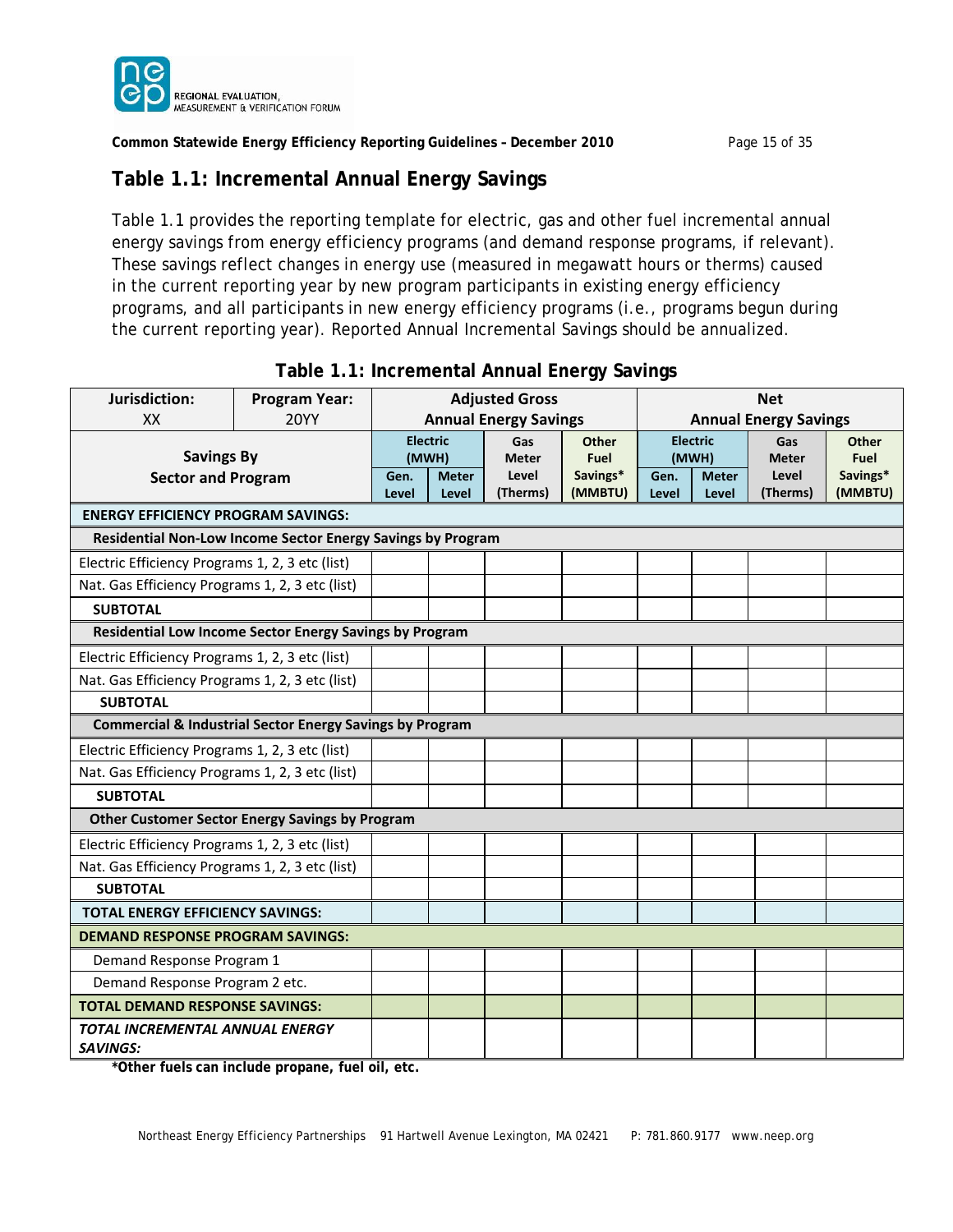

**Common Statewide Energy Efficiency Reporting Guidelines – December 2010** Page 16 of 35

### **Table 1.1 Supporting Definitions:**

*Adjusted Gross Savings:* Gross Savings that are adjusted to include what can be physically counted and reliably measured, such as installation/ in-service rates, breakage of equipment, data errors, hours of use, measure persistence rates, etc. Adjusted Gross Savings can also be calculated by applying a Realization Rate to Gross Savings estimates (see Realization Rate definition below).

*Annualized Energy Savings:* The savings associated with an energy saving measure, project, or program calculated based on a full year's installation and operation.

*Energy Savings:* Reduction in electricity use (kWh) or in fossil fuel use in thermal unit(s).

*Generator Level Savings:* Meter or premise level savings adjusted upward to include T&D line losses. Generator level savings are also known as wholesale level savings.

*Incremental Annual Savings:* These savings reflect changes in energy use (measured in megawatt hours or therms) caused in the current reporting year by new program participants in existing energy efficiency programs and all participants in new energy efficiency programs (i.e., programs begun during the current reporting year). Reported Annual Incremental Savings should be annualized.

*Low Income:* Households with income not more than a stated percentage of state or area median income or meeting low income requirements based on the number of family members in the household. (*Note that "low income" housing is different from "affordable" housing. For purposes of common reporting guidelines, respondents are asked to clarify whether affordable housing is included in the low income program sector or otherwise.*)

*Meter Level Savings:* Savings at the customer meter or premise level.

*Net Savings:* The total change in energy consumption and/or demand that is attributable to an energy efficiency program. This change in energy consumption and/or demand may include, implicitly or explicitly, the effects of free drivers, free riders, energy efficiency standards, changes in the level of energy service, and other causes of changes in energy consumption or demand.

*Non-Low Income:* Households with incomes that exceed the level required to qualify for participation in low income programs. (*Note that qualifying low income levels may vary across states/jurisdictions.*)

*Realization Rate:* A comparison of observed or measured (or evaluated) information to original estimated savings. Evaluations may include multiple realization rates (e.g., energy realization rate, demand realization rate, etc.). A Realization Rate is typically used to adjust Gross Savings to Adjusted Gross Savings, and reflects adjustments such as: data errors, persistent factors, in-service rate, interactive effects, etc.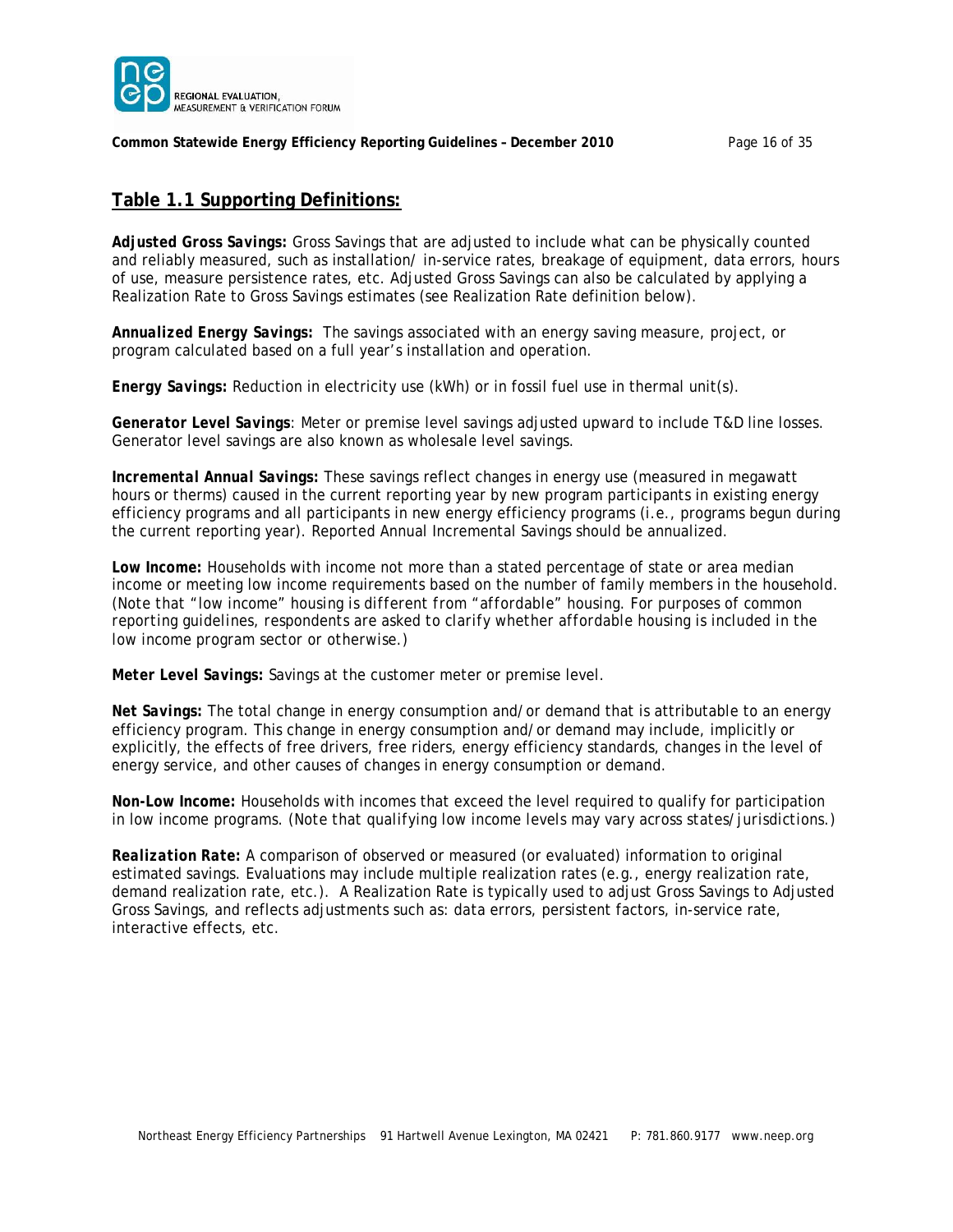

**Common Statewide Energy Efficiency Reporting Guidelines – December 2010** Page 17 of 35

# **Table 1.2: Lifetime Energy Savings**

Table 1.2 provides the reporting template for electric, gas, other fuel lifetime energy savings from energy efficiency programs (and demand response programs, if relevant). These savings reflect changes in energy use (in megawatt hours or therms) caused over the lifetime of installed measures, calculated by multiplying the annual MWH or therm reduction associated with the measures by the expected lifetime of the measures.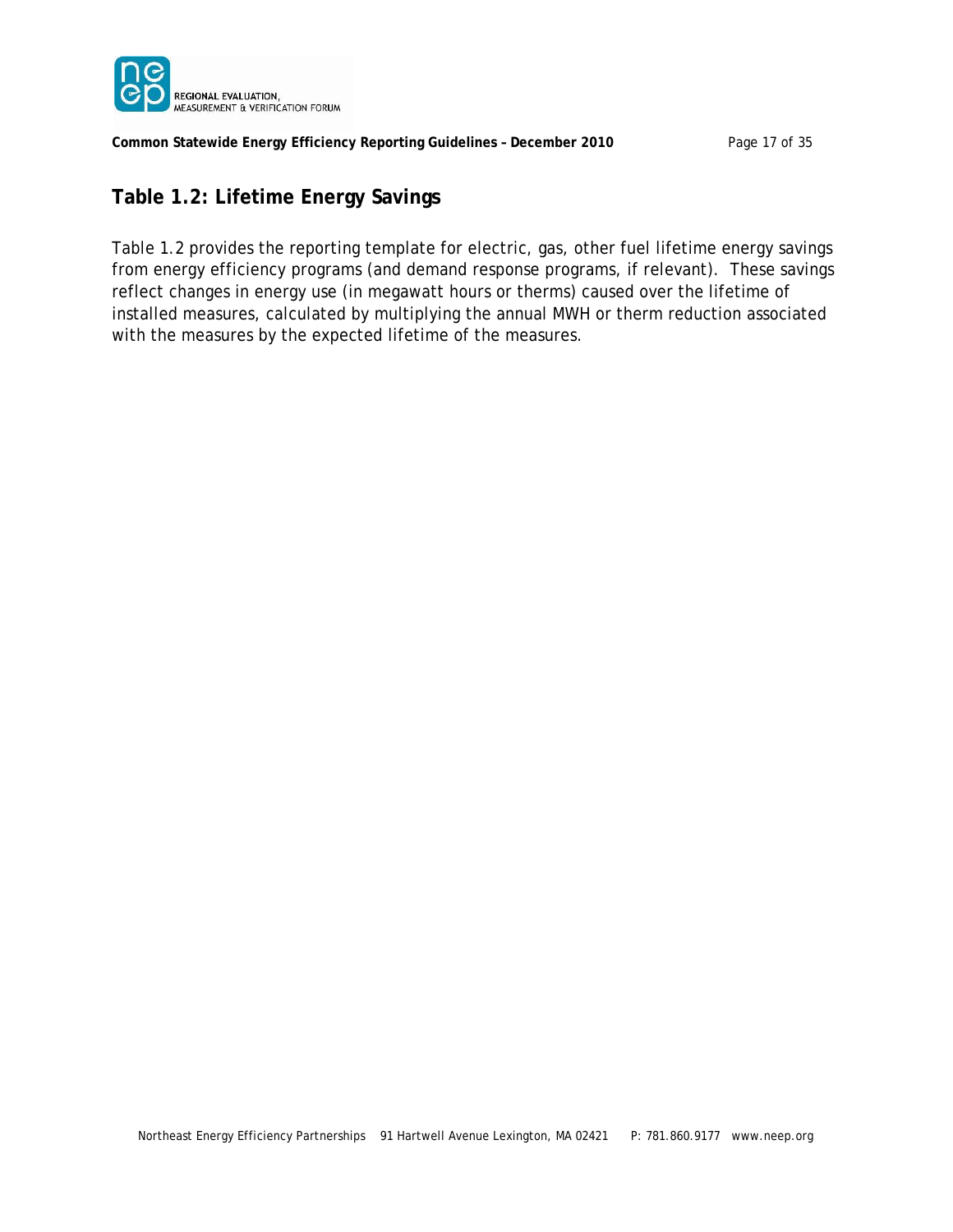

**Common Statewide Energy Efficiency Reporting Guidelines – December 2010** Page 18 of 35

# Table 1.2: Energy Efficiency Program Lifetime Energy Savings

| <b>Jurisdiction: XX</b>                                      | <b>Program Year:</b> | <b>Adjusted Gross</b>          |                                                   |                                   | <b>Net</b>                                  |               |                                                   |                                   | <b>Weighted Average</b>                  |                 |                       |                              |
|--------------------------------------------------------------|----------------------|--------------------------------|---------------------------------------------------|-----------------------------------|---------------------------------------------|---------------|---------------------------------------------------|-----------------------------------|------------------------------------------|-----------------|-----------------------|------------------------------|
|                                                              | Year 20YY            | <b>Lifetime Energy Savings</b> |                                                   | <b>Lifetime Energy Savings</b>    |                                             |               | <b>Measure Life</b>                               |                                   |                                          |                 |                       |                              |
| <b>Savings By</b><br><b>Sector and Program</b>               |                      | Gen.<br>Level                  | <b>Electric</b><br>(MWH)<br><b>Meter</b><br>Level | <b>Natural</b><br>Gas<br>(Therms) | <b>Other</b><br>Fuel<br>Savings*<br>(MMBTU) | Gen.<br>Level | <b>Electric</b><br>(MWH)<br><b>Meter</b><br>Level | <b>Natural</b><br>Gas<br>(Therms) | <b>Other Fuel</b><br>Savings*<br>(MMBTU) | <b>Electric</b> | <b>Natural</b><br>Gas | <b>Other</b><br><b>Fuels</b> |
| <b>ENERGY EFFICIENCY PROGRAM SAVINGS:</b>                    |                      |                                |                                                   |                                   |                                             |               |                                                   |                                   |                                          |                 |                       |                              |
| Residential Non-Low Income Energy Savings by Program         |                      |                                |                                                   |                                   |                                             |               |                                                   |                                   |                                          |                 |                       |                              |
| Electric Programs 1, 2, 3 etc. (list)                        |                      |                                |                                                   |                                   |                                             |               |                                                   |                                   |                                          |                 |                       |                              |
| Nat. Gas Programs 1, 2, 3 etc. (list)                        |                      |                                |                                                   |                                   |                                             |               |                                                   |                                   |                                          |                 |                       |                              |
| <b>Subtotal Residential Non-Low Income:</b>                  |                      |                                |                                                   |                                   |                                             |               |                                                   |                                   |                                          |                 |                       |                              |
| Residential Low Income Energy Savings by Program             |                      |                                |                                                   |                                   |                                             |               |                                                   |                                   |                                          |                 |                       |                              |
| Electric Programs 1, 2, 3 etc. (list)                        |                      |                                |                                                   |                                   |                                             |               |                                                   |                                   |                                          |                 |                       |                              |
| Nat. Gas Programs 1, 2, 3 etc. (list)                        |                      |                                |                                                   |                                   |                                             |               |                                                   |                                   |                                          |                 |                       |                              |
| <b>Subtotal Residential Low Income:</b>                      |                      |                                |                                                   |                                   |                                             |               |                                                   |                                   |                                          |                 |                       |                              |
| <b>Commercial &amp; Industrial Energy Savings by Program</b> |                      |                                |                                                   |                                   |                                             |               |                                                   |                                   |                                          |                 |                       |                              |
| Electric Programs 1, 2, 3 etc. (list)                        |                      |                                |                                                   |                                   |                                             |               |                                                   |                                   |                                          |                 |                       |                              |
| Nat. Gas Programs 1, 2, 3 etc. (list)                        |                      |                                |                                                   |                                   |                                             |               |                                                   |                                   |                                          |                 |                       |                              |
| <b>Subtotal Commercial &amp; Industrial:</b>                 |                      |                                |                                                   |                                   |                                             |               |                                                   |                                   |                                          |                 |                       |                              |
| <b>Other Customer Sector Energy Savings by Program</b>       |                      |                                |                                                   |                                   |                                             |               |                                                   |                                   |                                          |                 |                       |                              |
| Electric Programs 1, 2, 3 etc. (list)                        |                      |                                |                                                   |                                   |                                             |               |                                                   |                                   |                                          |                 |                       |                              |
| Nat. Gas Programs 1, 2, 3 etc. (list)                        |                      |                                |                                                   |                                   |                                             |               |                                                   |                                   |                                          |                 |                       |                              |
| <b>Subtotal Other Sector:</b>                                |                      |                                |                                                   |                                   |                                             |               |                                                   |                                   |                                          |                 |                       |                              |
| <b>TOTAL ENERGY EFFICIENCY SAVINGS:</b>                      |                      |                                |                                                   |                                   |                                             |               |                                                   |                                   |                                          |                 |                       |                              |
| <b>DEMAND RESPONSE PROGRAM SAVINGS:</b>                      |                      |                                |                                                   |                                   |                                             |               |                                                   |                                   |                                          |                 |                       |                              |
| Demand Response Program 1, 2, 3 etc. (list)                  |                      |                                |                                                   |                                   |                                             |               |                                                   |                                   |                                          |                 |                       |                              |
| <b>TOTAL DEMAND RESPONSE SAVINGS:</b>                        |                      |                                |                                                   |                                   |                                             |               |                                                   |                                   |                                          |                 |                       |                              |
| <b>TOTAL LIFETIME ENERGY SAVINGS:</b>                        |                      |                                |                                                   |                                   |                                             |               |                                                   |                                   |                                          |                 |                       |                              |

\*Other fuel savings can include propane, fuel oil, etc.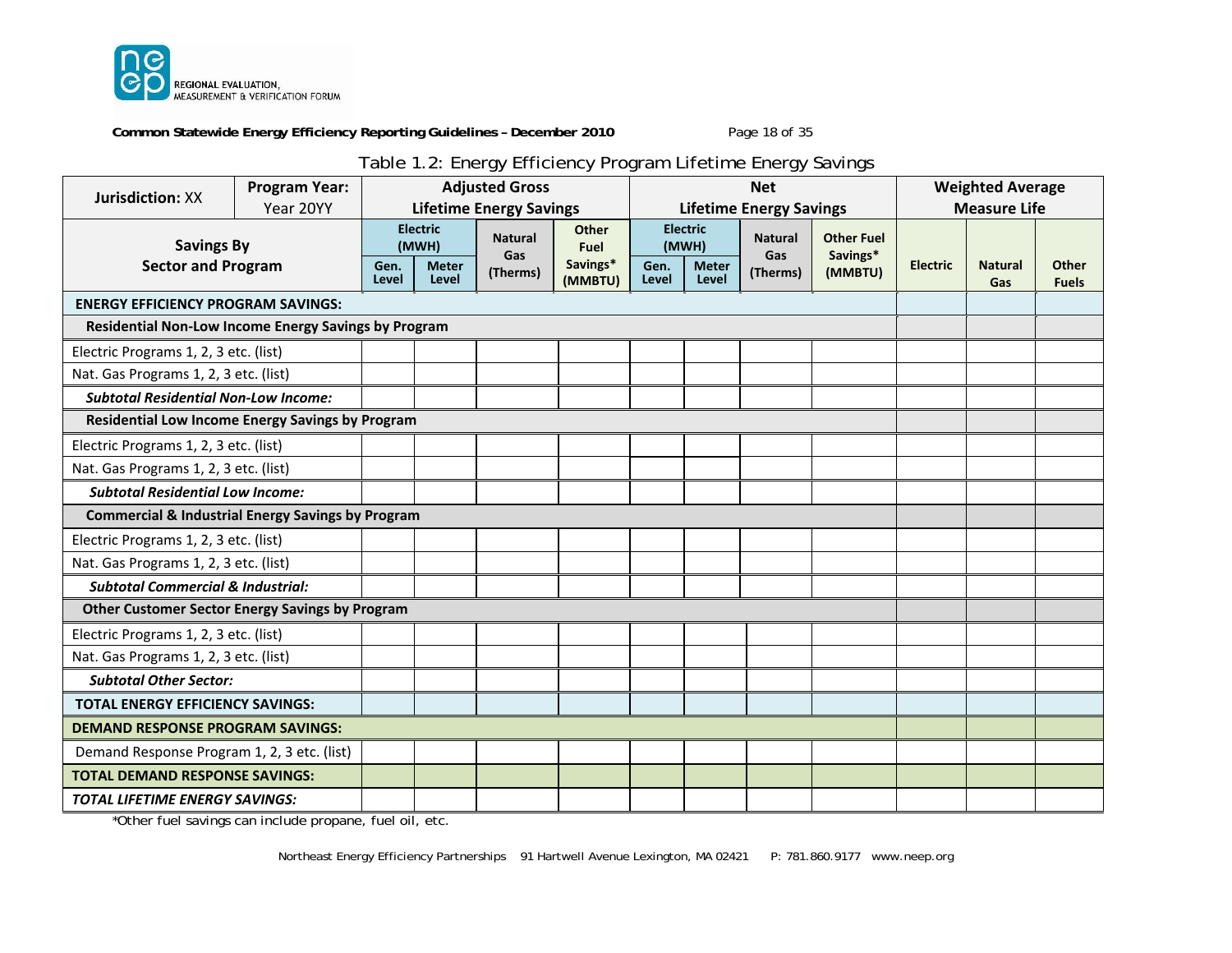

**Common Statewide Energy Efficiency Reporting Guidelines – December 2010** Page 19 of 35

#### **Table 1.2 Supporting Definitions**:

*Adjusted Gross Savings:* Gross Savings that are adjusted to include what can be physically counted and reliably measured, such as installation/ in-service rates, breakage of equipment, data errors, hours of use, measure persistence rates, etc. Adjusted Gross Savings can also be calculated by applying a Realization Rate to Gross Savings estimates (see Realization Rate definition below).

*Energy Savings:* Reduction in electricity use (kWh) or in fossil fuel use in thermal unit(s).

*Generator Level Savings:* Meter or premise level savings adjusted upward to include T&D line losses. Generator level savings are also known as wholesale level savings.

*Lifetime Energy Savings:* The expected electric or gas energy savings over the lifetime of an installed measure(s), calculated by multiplying the annual MWh or therm reduction associated with a measure(s) by the expected lifetime of that measure(s).

Low Income: Households with income not more than a stated percentage of state or area median income or meeting low income requirements based on the number of family members in the household. (*Note that "low income" housing is different from "affordable" housing. For purposes of common reporting guidelines, respondents are asked to clarify whether affordable housing is included in the low income program sector.*)

*Meter Level Savings:* Savings at the customer meter or premise level

*Net Savings:* The total change in energy consumption and/or demand that is attributable to an energy efficiency program. This change in energy consumption and/or demand may include, implicitly or explicitly, the effects of free drivers, free riders, energy efficiency standards, changes in the level of energy service, and other causes of changes in energy consumption or demand.

*Non-Low Income:* Households with incomes that exceed the level required to qualify for participation in low income programs. (*Note that qualifying low income levels may vary across states/jurisdictions.*)

*Realization Rate:* A comparison of observed or measured (or evaluated) information to original estimated savings. Evaluations may include multiple realization rates (e.g., energy realization rate, demand realization rate, etc…). A Realization Rate is typically used to adjust Gross Savings to Adjusted Gross Savings, and reflects adjustments such as: data errors, persistent factors, in-service rate, interactive effects, etc.

*Weighted Average Measure Life:* Reflects the average life of the installed measures that takes into account the proportional relevance of each measure/program measure life, weighted by annual savings. Weighting by annual savings is also the same as simply dividing lifetime savings by annual savings. For example, if there is a portfolio with two measures, each saving 100 kWh/year but with measure lives of 5 and 15 years respectively, they get equal weight and the weighted average measure life is 10 years. If the 15 year measure savings is 200 kWh instead, its life would get twice the weight and the weighted average life would be 11.7 years.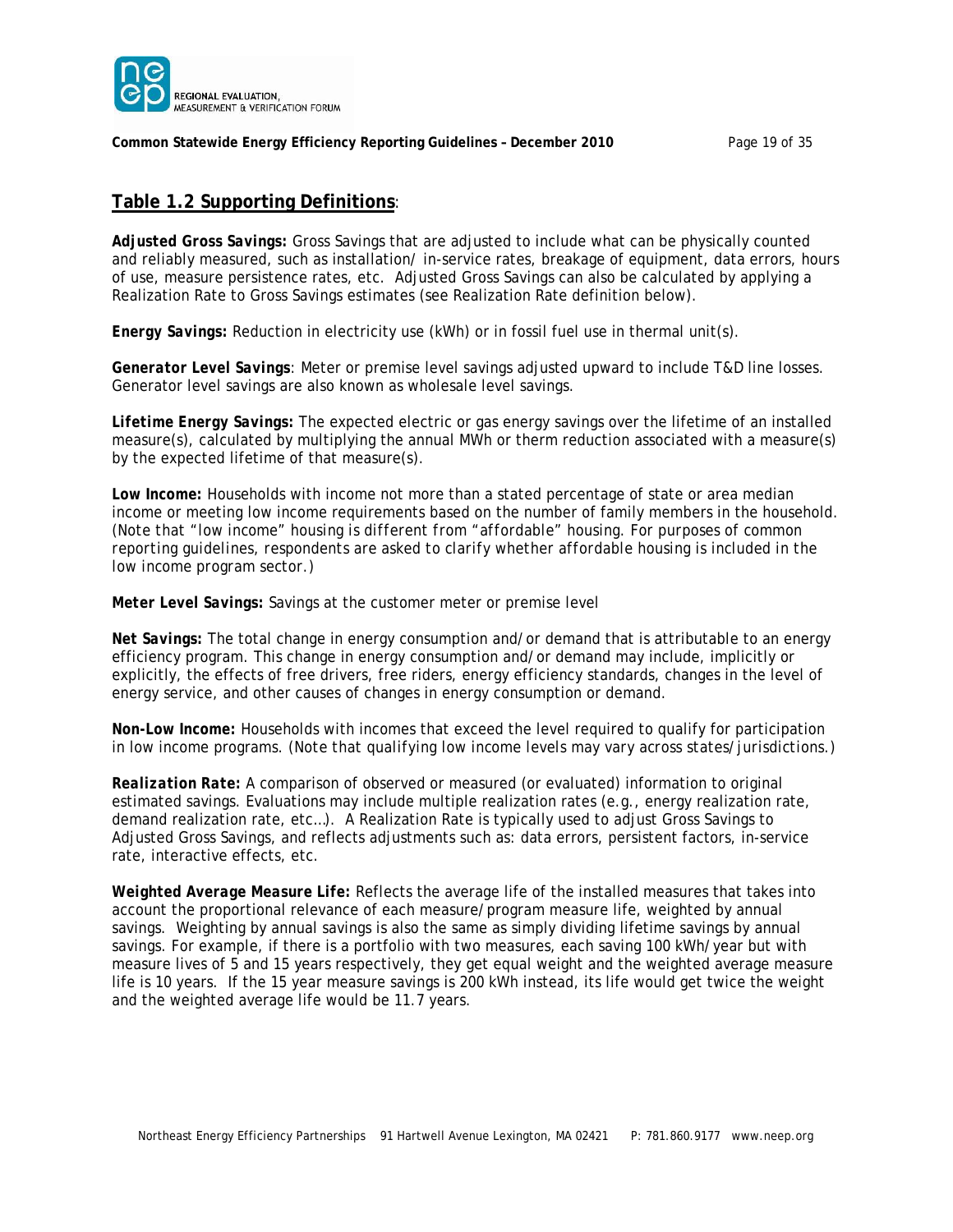

**Common Statewide Energy Efficiency Reporting Guidelines – December 2010** Page 20 of 35

### **Table 1.3: Electric System Demand Savings**

Tables 1.3.1 and 1.3.2 provide the reporting template for summer peak and winter peak savings, respectively, for electric system demand savings from energy efficiency and demand response programs. Reporters may complete one or both tables, as they apply.

| <b>Jurisdiction</b><br>XX                          | <b>Program Year</b><br><b>20YY</b>                                | <b>Adjusted Gross</b><br><b>Demand Savings</b> |                               | <b>Net</b><br><b>Demand Savings</b>       |                                      |  |  |
|----------------------------------------------------|-------------------------------------------------------------------|------------------------------------------------|-------------------------------|-------------------------------------------|--------------------------------------|--|--|
|                                                    | <b>Summer Peak Demand Savings</b><br><b>By Sector and Program</b> |                                                | <b>Meter</b><br>Level<br>(MW) | <b>Generation</b><br><b>Level</b><br>(MW) | <b>Meter</b><br><b>Level</b><br>(MW) |  |  |
| <b>ENERGY EFFICIENCY PROGRAM SAVINGS</b>           |                                                                   |                                                |                               |                                           |                                      |  |  |
|                                                    | <b>Residential Non-Low Income Customer Sector</b>                 |                                                |                               |                                           |                                      |  |  |
| Program 1                                          |                                                                   |                                                |                               |                                           |                                      |  |  |
| Program 2 etc.                                     |                                                                   |                                                |                               |                                           |                                      |  |  |
| <b>SUBTOTAL</b>                                    |                                                                   |                                                |                               |                                           |                                      |  |  |
| <b>Residential Low Income Customer Sector</b>      |                                                                   |                                                |                               |                                           |                                      |  |  |
| Program 1                                          |                                                                   |                                                |                               |                                           |                                      |  |  |
| Program 2 etc.                                     |                                                                   |                                                |                               |                                           |                                      |  |  |
| <b>SUBTOTAL</b>                                    |                                                                   |                                                |                               |                                           |                                      |  |  |
| <b>Commercial &amp; Industrial Customer Sector</b> |                                                                   |                                                |                               |                                           |                                      |  |  |
| Program 1                                          |                                                                   |                                                |                               |                                           |                                      |  |  |
| Program 2 etc.                                     |                                                                   |                                                |                               |                                           |                                      |  |  |
| <b>SUBTOTAL</b>                                    |                                                                   |                                                |                               |                                           |                                      |  |  |
|                                                    | <b>TOTAL ENERGY EFFICIENCY PROGRAM SAVINGS</b>                    |                                                |                               |                                           |                                      |  |  |
| <b>DEMAND RESPONSE PROGRAM SAVINGS</b>             |                                                                   |                                                |                               |                                           |                                      |  |  |
| Program 1                                          |                                                                   |                                                |                               |                                           |                                      |  |  |
| Program 2 etc.                                     |                                                                   |                                                |                               |                                           |                                      |  |  |
|                                                    | <b>TOTAL DEMAND RESPONSE PROGRAM SAVINGS</b>                      |                                                |                               |                                           |                                      |  |  |
| <b>TOTAL SUMMER PEAK DEMAND SAVINGS</b>            |                                                                   |                                                |                               |                                           |                                      |  |  |
|                                                    | <b>Summer Annual Demand Savings - coincident with:</b>            |                                                |                               |                                           |                                      |  |  |

### **Table 1.3.1: Summer Peak Annual Demand Savings**

 **Summer Annual Demand Savings ‐ coincident with:**

 $\Box$  Utility Peak Demand or  $\Box$  ISO/RTO System Peak or  $\Box$  Other

Provide description of peak coincidence hours (e.g., average hours, maximum hours during peak):

\_\_\_\_\_\_\_\_\_\_\_\_\_\_\_\_\_\_\_\_\_\_\_\_\_\_\_\_\_\_\_\_\_\_\_\_\_\_\_\_\_\_\_\_\_\_\_\_\_\_\_\_\_\_\_\_\_\_\_\_\_\_\_\_\_\_\_\_\_\_\_\_\_\_\_\_\_\_\_\_\_\_\_\_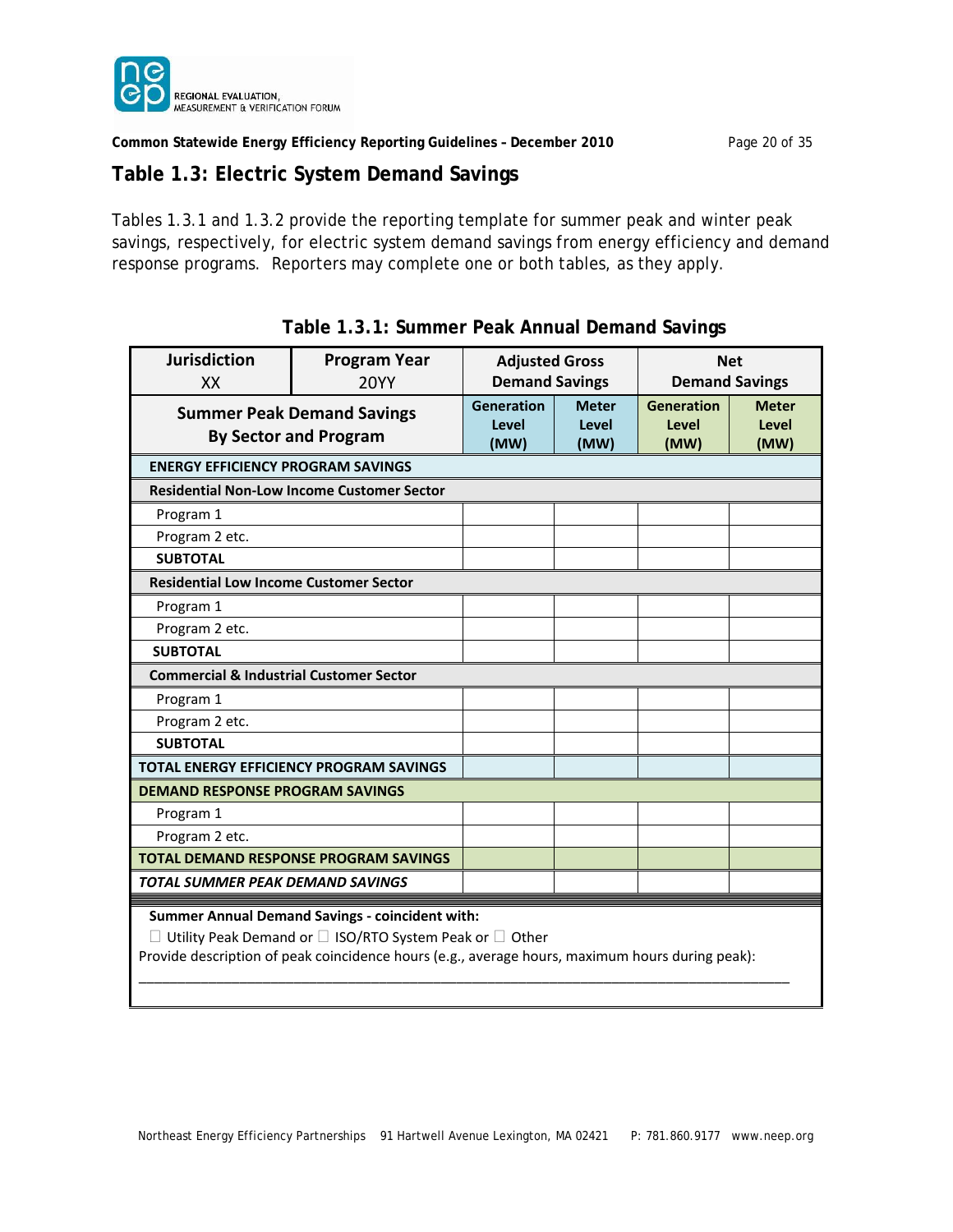

#### **Common Statewide Energy Efficiency Reporting Guidelines – December 2010** Page 21 of 35

| <b>Jurisdiction</b><br>XX                                                                                                                                                                                                      | <b>Program Year</b><br><b>20YY</b>                                | <b>Adjusted Gross</b><br><b>Demand Savings</b> |                               | <b>Net</b><br><b>Demand Savings</b> |                               |  |
|--------------------------------------------------------------------------------------------------------------------------------------------------------------------------------------------------------------------------------|-------------------------------------------------------------------|------------------------------------------------|-------------------------------|-------------------------------------|-------------------------------|--|
|                                                                                                                                                                                                                                | <b>Winter Peak Demand Savings</b><br><b>By Sector and Program</b> | <b>Generation</b><br>Level<br>(MW)             | <b>Meter</b><br>Level<br>(MW) | <b>Generation</b><br>Level<br>(MW)  | <b>Meter</b><br>Level<br>(MW) |  |
| <b>ENERGY EFFICIENCY PROGRAM SAVINGS</b>                                                                                                                                                                                       |                                                                   |                                                |                               |                                     |                               |  |
|                                                                                                                                                                                                                                | <b>Residential Non-Low Income Customer Sector</b>                 |                                                |                               |                                     |                               |  |
| Program 1                                                                                                                                                                                                                      |                                                                   |                                                |                               |                                     |                               |  |
| Program 2 etc.                                                                                                                                                                                                                 |                                                                   |                                                |                               |                                     |                               |  |
| <b>SUBTOTAL</b>                                                                                                                                                                                                                |                                                                   |                                                |                               |                                     |                               |  |
| <b>Residential Low Income Customer Sector</b>                                                                                                                                                                                  |                                                                   |                                                |                               |                                     |                               |  |
| Program 1                                                                                                                                                                                                                      |                                                                   |                                                |                               |                                     |                               |  |
| Program 2 etc.                                                                                                                                                                                                                 |                                                                   |                                                |                               |                                     |                               |  |
| <b>SUBTOTAL</b>                                                                                                                                                                                                                |                                                                   |                                                |                               |                                     |                               |  |
| <b>Commercial &amp; Industrial Customer Sector</b>                                                                                                                                                                             |                                                                   |                                                |                               |                                     |                               |  |
| Program 1                                                                                                                                                                                                                      |                                                                   |                                                |                               |                                     |                               |  |
| Program 2 etc.                                                                                                                                                                                                                 |                                                                   |                                                |                               |                                     |                               |  |
| <b>SUBTOTAL</b>                                                                                                                                                                                                                |                                                                   |                                                |                               |                                     |                               |  |
|                                                                                                                                                                                                                                | <b>TOTAL ENERGY EFFICIENCY PROGRAM SAVINGS</b>                    |                                                |                               |                                     |                               |  |
| <b>DEMAND RESPONSE PROGRAM SAVINGS</b>                                                                                                                                                                                         |                                                                   |                                                |                               |                                     |                               |  |
| Program 1                                                                                                                                                                                                                      |                                                                   |                                                |                               |                                     |                               |  |
| Program 2 etc.                                                                                                                                                                                                                 |                                                                   |                                                |                               |                                     |                               |  |
|                                                                                                                                                                                                                                | <b>TOTAL DEMAND RESPONSE PROGRAM SAVINGS</b>                      |                                                |                               |                                     |                               |  |
| <b>TOTAL WINTER PEAK DEMAND SAVINGS</b>                                                                                                                                                                                        |                                                                   |                                                |                               |                                     |                               |  |
| Winter Annual Demand Savings - coincident with:<br>$\Box$ Utility Peak Demand or $\Box$ ISO/RTO System Peak or $\Box$ Other<br>Provide description of peak coincidence hours (e.g., average hours, maximum hours during peak): |                                                                   |                                                |                               |                                     |                               |  |

### **Table 1.3.2: Winter Peak Annual Demand Savings**

#### **Table 1.3 Supporting Definitions:**

*Adjusted Gross Savings:* Gross Savings that are adjusted to include what can be physically counted and reliably measured, such as installation/ in-service rates, breakage of equipment, data errors, hours of use, measure persistence rates, etc. Adjusted Gross Savings can also be calculated by applying a Realization Rate to Gross Savings estimates.

*Annual Demand Savings:* The expected reduction in demand associated with the higher efficiency equipment or installation in a given year coincident with a specific peak period(s).

*Coincident Demand:* The demand of a device, circuit, or building that occurs at the same time as the peak demand of a utility's system load or at the same time as some other peak of

Northeast Energy Efficiency Partnerships 91 Hartwell Avenue Lexington, MA 02421 P: 781.860.9177 www.neep.org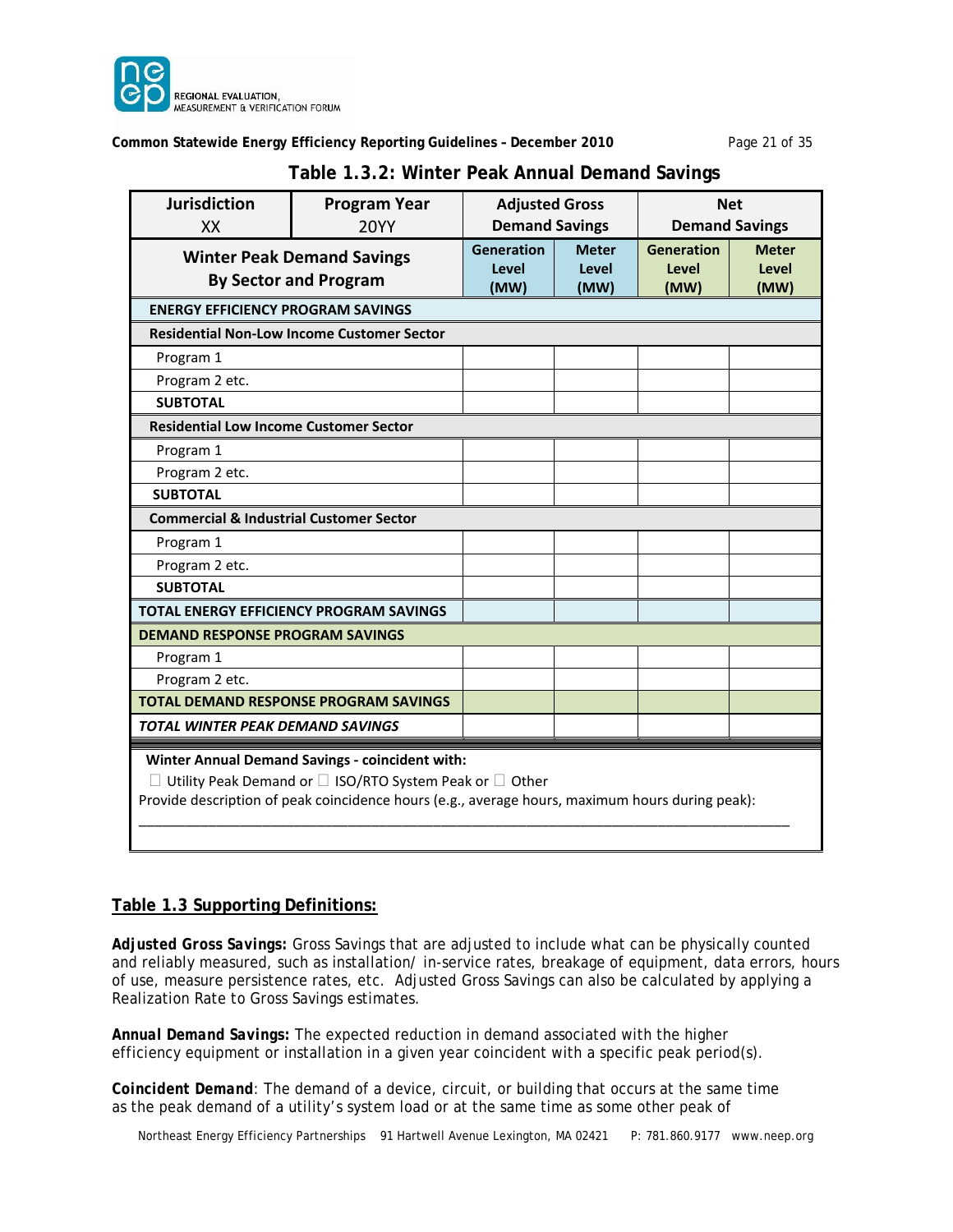

#### **Common Statewide Energy Efficiency Reporting Guidelines – December 2010** Page 22 of 35

interest, such as building or facility peak demand. Because jurisdictions currently report a mix of summer/winter/annual demand impacts in annual energy-efficiency reports, in order to be useful from a regional perspective, it is recommended that all reported peak demand impacts be clearly defined. Examples of peak demand definitions include the following:

- Demand coincident with utility system peak load
- Demand coincident with ISO/RTO summer or winter peak, or according to performance hours defined by wholesale capacity markets
- Demand coincident with high electricity demand days

*Coincidence Factors:* Coincidence factors are defined as the ratio of the average hourly demand reductions that actually occur during seasonal coincident peak periods (e.g., summer, winter) to the average connected load reductions. They account for both the portion of connected load that is used in individual buildings during peak periods and the diversity of usage patterns across populations of buildings during peak periods. As such, a coincident demand reduction is simply the product of the coincidence factor and the connected equipment load reduction.

*Generator Level Savings:* Meter or premise level savings adjusted upward to include T&D line losses. Generator level savings are also known as wholesale level savings.

Low Income: Households with income not more than a stated percentage of state or area median income or meeting low income requirements based on the number of family members in the household. (*Note that "low income" housing is different from "affordable" housing. For purposes of common reporting guidelines, respondents are asked to clarify whether affordable housing is included in the low income program sector.*)

*Meter Level Savings:* Savings at the customer meter or premise level.

*Net Savings:* The total change in energy consumption and/or demand that is attributable to an energy efficiency program. This change in energy consumption and/or demand may include, implicitly or explicitly, the effects of free drivers, free riders, energy efficiency standards, changes in the level of energy service, and other causes of changes in energy consumption or demand.

*Non-Low Income:* Households with incomes that exceed the level required to qualify for participation in low income programs. (*Note that qualifying low income levels may vary across states/jurisdictions.*)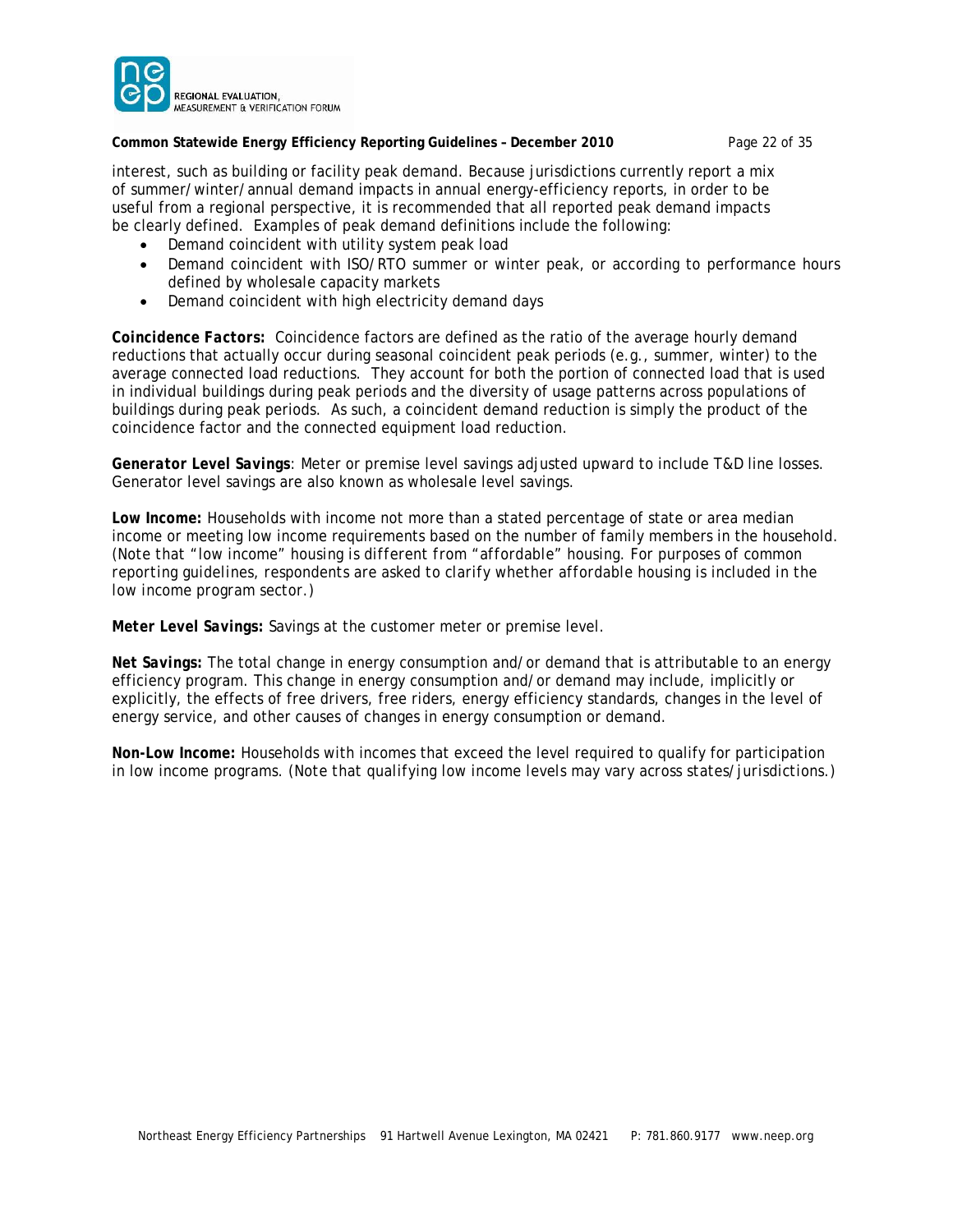

 $\overline{a}$ 

**Common Statewide Energy Efficiency Reporting Guidelines – December 2010** Page 23 of 35

# **2. Reporting of Electric and Gas Energy Efficiency Expenditures**

Table 2 series provides information regarding efficiency program funding sources, electric and gas energy efficiency program expenditures, and associated costs of saved energy.

*Table 2.1 Efficiency Program Funding Sources* provides a list of possible funding sources from which to identify the percentage that applies to both efficiency expenditures and efficiency reported energy savings (as reported in Table 1.1)

Table 2.2 Electric and Gas Energy Efficiency Program Expenditures provides a summary of program expenditures according to the following five expenditure categories:

- **Administration/Marketing/Other Costs:** Program administration and marketing costs, and other costs associated with implementation of programs, including direct installation costs, program implementation contractor services, etc.
- **Customer Rebates/Incentives:** Direct financial rebates/incentives paid to customers to support investment in energy efficiency (i.e., incremental cost of higher efficiency equipment, or portion thereof). Financial rebates do *not* include direct installation costs – these should be reported under Administration/ Marketing/Other costs.
- **Performance Incentive Costs:** Utility shareholder or program administrator incentives earned for achieving specific performance metrics.
- **Research & Evaluation Costs:** Costs related to evaluation, measurement and verification (EM&V) activities, and research or studies to support EM&V activities.
- **Other:** Includes other costs not identified or included in the above categories.

The expenditure categories "Administration/Marketing/Other" and "Customer Rebates/Incentives" represent direct program costs. While it would be informative to break these cost categories down further, the Guidelines do not provide such detail given current inconsistencies in how "Administration," "Marketing," and other implementation costs are defined by program administrators in the region (and which are often embedded in program tracking systems). It is recommended, however, that the Forum work to develop more consistent definitions for these cost categories going forward.

*Table 2.3 Cost of Saved Energy Reporting* provides reporting of cost of saved energy in terms of both *Levelized Cost per kWh* (or therm) and *Lifetime Cost per kWh<sup>4</sup>* (or therm). The underlying calculations differ in that a Lifetime Cost of Saved Energy is a simpler calculation that does not discount costs to a net present value. A Levelized Cost of Saved Energy is a more complex, economically accurate calculation that captures the cost of efficiency as a resource, and provides a comparable value to the cost of new supply-side resources. The

<sup>4</sup> Lifetime costs are also sometimes referred to as *lifecycle* costs, although the latter has varied definitions and can be expressed as a levelized cost. Lifecycle costs can include costs that go beyond measure installation and program administration/operation, such as disposal of efficiency measures (e.g., CFLs). For purposes of these Guidelines, both Levelized and Lifetime Cost of Saved Energy include costs associated with disposal of efficiency measures where such costs are covered under the efficiency program.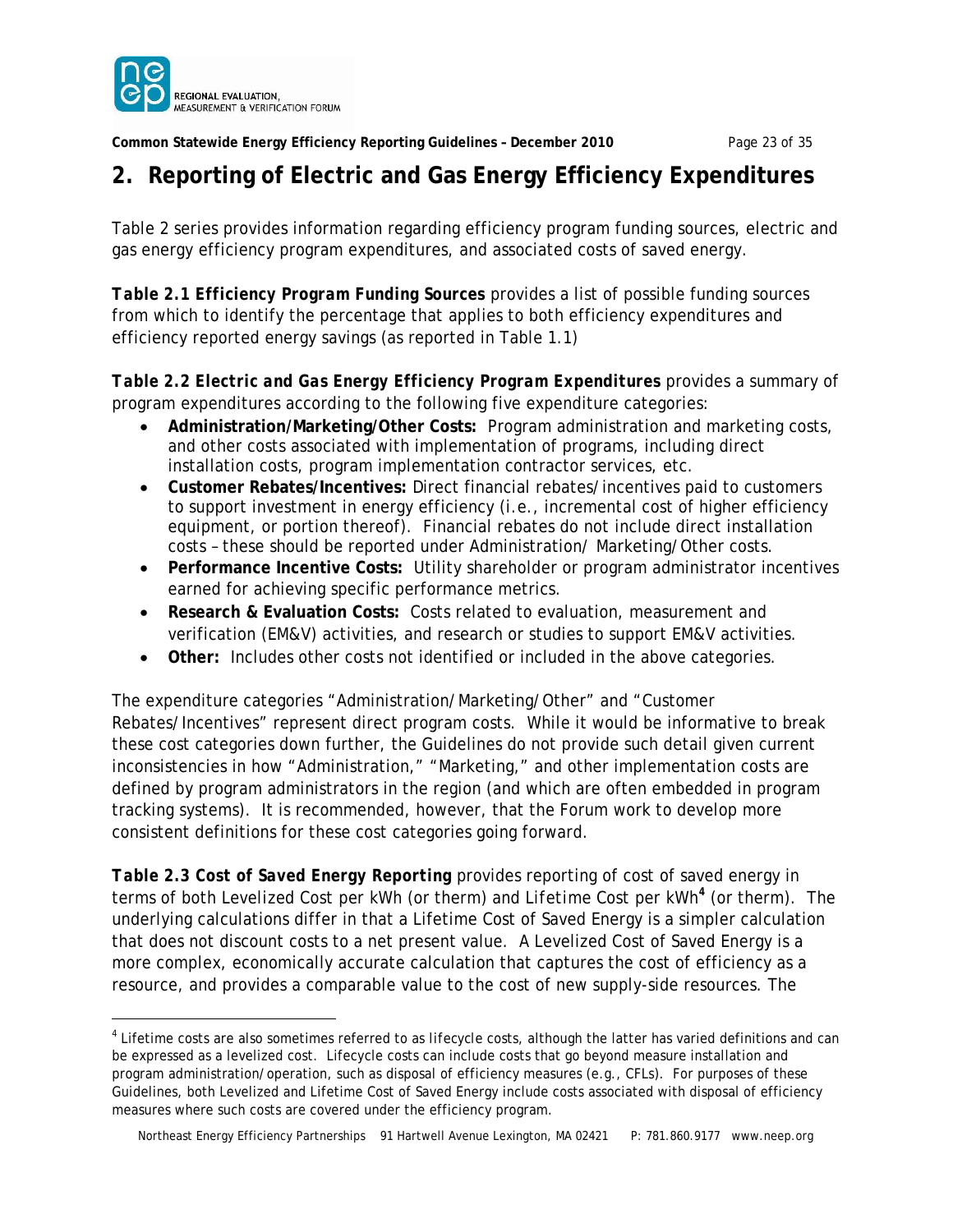

**Common Statewide Energy Efficiency Reporting Guidelines – December 2010** Page 24 of 35

levelized cost represents the level of payment needed each year to recover the total investment and interest payments (at a specified interest rate) over the life of the measure(s).

*It is recommended that the primary cost of savings value reported be a Levelized Cost* where possible.<sup>5</sup> However, Table 2.2 also includes a Lifetime Cost of Saved Energy, recognizing that inconsistencies currently exist within some jurisdictions in the variables used by program administrators/utilities to calculate capital recovery factors and discount rates. Until states are able to address such inconsistencies, Table 2.2 supports the reporting of both a Levelized and Lifetime Cost of Saved Energy. It is also recommended that the cost of saved energy be reported as *With Participant Costs* (not only utility or program administrator costs); and *Without Participant Costs*. Recognizing not all Forum states currently collect participant cost, some states may be able to report only a cost of saved energy without participant costs. It is encouraged that such information be collected given the value of reporting the full incremental cost of energy efficiency investments.

*Lifetime Cost per KWh (or Therm)* is calculated as follows:

- (1) Lifetime Cost of Electric Energy Savings = Total Program<sup>6</sup> Expenses Lifetime Net kWh Savings
- *(2) Lifetime Cost of Natural Gas Energy Savings =* Total Program Expenses Lifetime Net Therm Savings

*Levelized Cost per kWh (or Therm)* is calculated as follows:

*(1) Levelized Cost of Electric Energy Savings* = Total Program Costs x CRF Incremental Annual Net kWh Savings

*(2) Levelized Cost of Gas Energy Savings* = Total Program Costs x CRF Incremental Annual Net Therm Savings

Where: Capital Recovery Factor (CRF) =  $i (1 + i)^n$  $(1 + i)^n - 1$ 

i = real discount rate n = weighted average measure life for portfolio of programs

In reporting the levelized cost per kWh or therm, it is recommended that key underlying assumptions be noted, specifically for the weighted average measure life (for portfolio of

 5 See also recommendations on use of levelized cost by ACEEE at: Friedrich Katherine, et al. *Saving Energy Cost-Effectively: A National Review of the Cost of Energy Saved Through Utility Sector Energy Efficiency Programs.*  American Council for an Energy Efficient Economy. September 2009, Report No. U092.

<sup>&</sup>lt;sup>6</sup> In some cases, Total Program Expenses for electric programs may include gas program expenses, where gas programs provide electric savings. Table 2 provides space to indicate/estimate cost allocation in these cases.

Northeast Energy Efficiency Partnerships 91 Hartwell Avenue Lexington, MA 02421 P: 781.860.9177 www.neep.org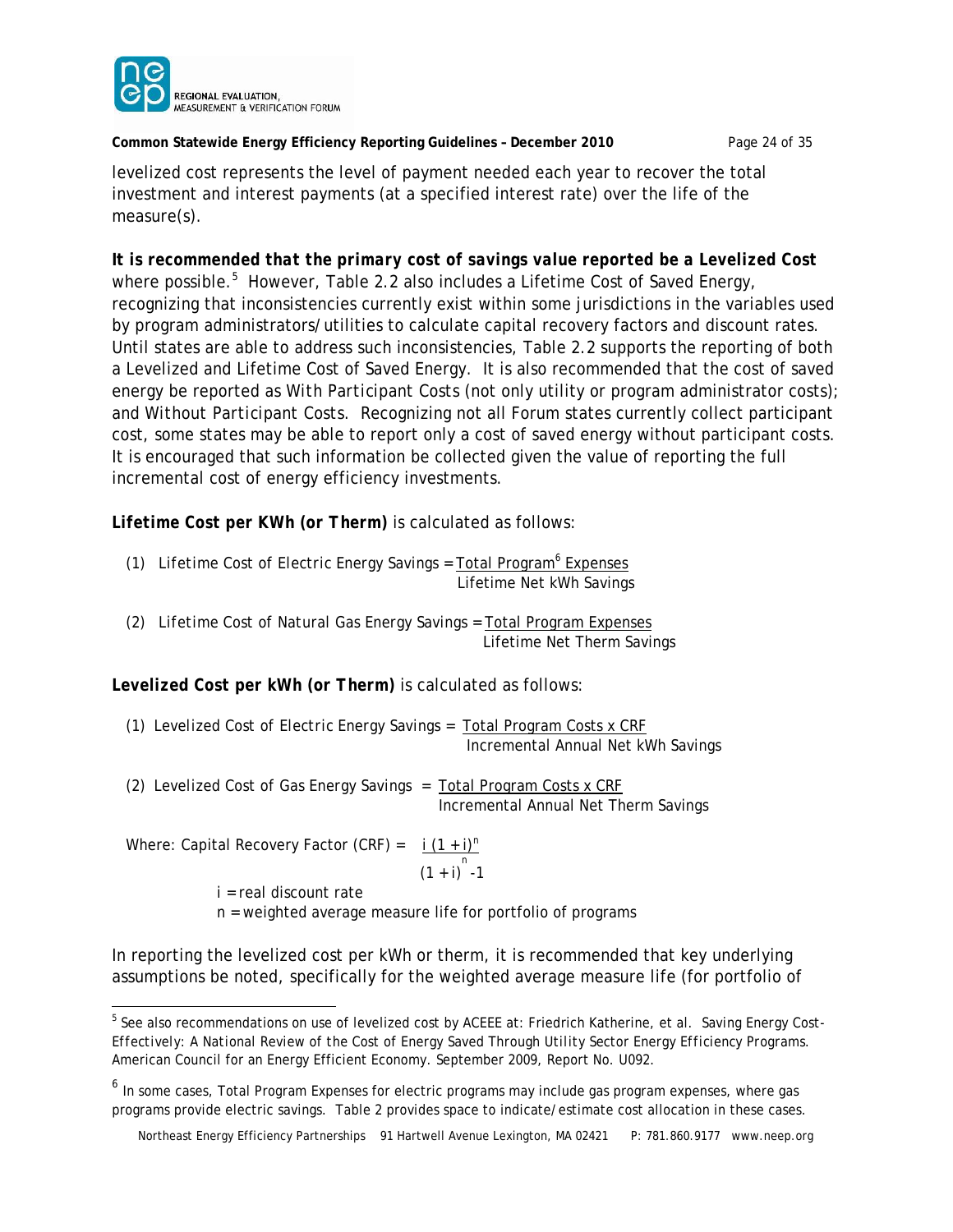

 $\overline{a}$ 

**Common Statewide Energy Efficiency Reporting Guidelines – December 2010** Page 25 of 35

programs) and the real discount rate used. There is a range of discount rates that can be used to determine levelized cost of savings, including:

- a utility's weighted average cost of capital or weighted cost of debt and equity;
- a 12-month rolling average rate on the 10-year T-note;
- an average homeowner's discount rate; and/or
- $\bullet$  some average of all of these.<sup>7</sup>

It is recommended that states and the region move toward greater consistency in the definition of discount rate used.

*NET Levelized Cost per kWh (or therm or MMBTU):* Net levelized cost calculations capture the fact that energy efficiency provides numerous and diverse benefits, and yet is often compared to a total cost with just one type of benefit (e.g., comparing levelized cost of energy efficiency to market clearing prices for energy on the supply side). As such, when calculating a levelized cost per kWh, a state may opt to first subtract the Net Present Value (NPV) of benefits of certain savings e.g., fossil fuel savings (gas and/or oil), water savings, O&M savings, in order to determine the net levelized cost value. Calculating the cost of saved energy also typically ignores the impact of peak demand savings, and therefore makes portfolios of programs targeting peak savings measures look worse than those just promoting energy savings (e.g., CFLs). Net levelized cost per kWh (or Therm, MMBTU) can therefore subtract the benefits of peak demand savings.

The challenges of reporting Net Levelized cost per kWh (or Therm, MMBTU) often lies in developing estimates for the value of benefits, which are either difficult or costly to determine. As such, these Guidelines do not necessarily recommended reporting Net Levelized Cost per KWh, but to the extent a state is able to do so, providing this type of cost information is useful and informative.

The recommended formula for calculating Net Levelized Cost per kWh (or Therm, MMBTU) is as follows:

```
Net Levelized Cost of Saved Energy = (Net Electric or Gas or Other Energy Costs) x (CRF)
                             Incremental Annual Net kWh, Therms or MMBTUs
```
Where Net Electric or Gas or Other Energy Costs = *NPV Total Program Costs – NPV Total Benefits of other Fuels – NVP Water Savings – NVP O&M benefits*<sup>8</sup> 

If the Net Levelized Cost is reported in Table 2, a description should be provided that identifies parameters that are "netted" out of the total cost.

 $<sup>7</sup>$  The ISO New England Market Monitor requires Market Participants seeking to submit Demand Resource offers</sup> below 0.75 times Cost of New Entry in the Forward Capacity Market to report costs as part of their offer justification using a discount rate that reflects corporate and consumer credit risks. See http://www.isone.com/markets/othrmkts\_data/fcm/qual/forms/index.html

<sup>&</sup>lt;sup>8</sup> As discussed above, for net electric costs one could also subtract the NPV of value of coincident peak demand savings.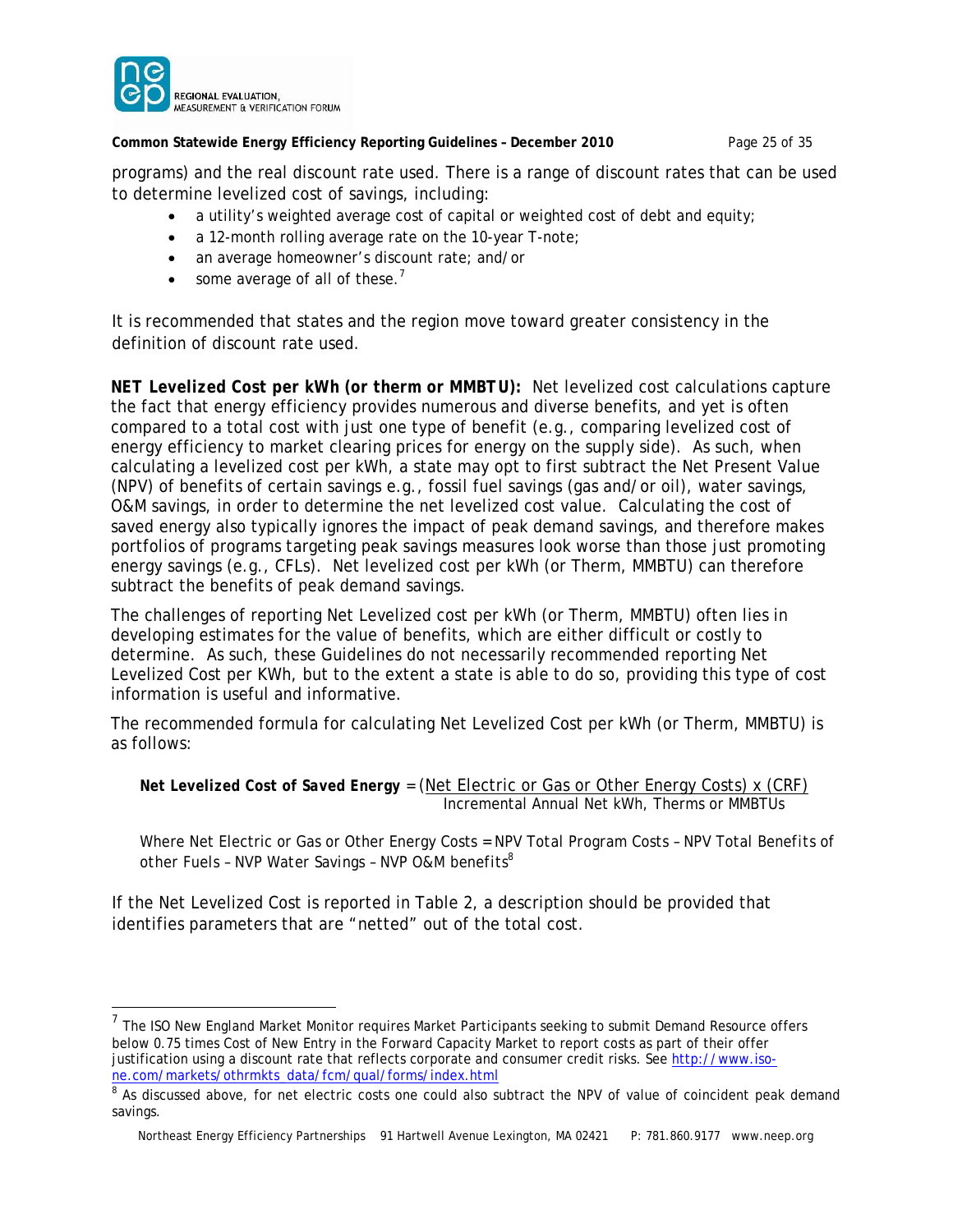

### **Common Statewide Energy Efficiency Reporting Guidelines – December 2010** Page 26 of 35

| Percent of Program Expenditures Funded by:                                         | <b>Electric</b> | Gas |
|------------------------------------------------------------------------------------|-----------------|-----|
| Ratepayer Funded Programs                                                          | %               | %   |
| □ Regional Greenhouse Gas Initiative (RGGI) Proceeds                               | %               | %   |
| □ Wholesale Capacity Market Revenues                                               | %               | %   |
| □ Weatherization Assistance Programs (WAP)                                         | %               | %   |
| □ American Recovery & Reinvestment Act (ARRA) Funds                                | %               | %   |
|                                                                                    | %               | %   |
| <b>Percent of Program Incremental Annual Savings</b><br>(per Table 1.1) Funded by: | <b>Electric</b> | Gas |
| Ratepayer Funded Programs                                                          | %               | %   |
| □ Regional Greenhouse Gas Initiative (RGGI) Proceeds                               | %               | %   |
| □ Wholesale Capacity Market Revenues                                               | %               | %   |
| □ Weatherization Assistance Programs (WAP)                                         | %               | %   |
| □ American Recovery & Reinvestment Act (ARRA) Funds                                | %               | %   |
| D Other (Describe: 1999)                                                           | %               | %   |

## **Table 2.1 Efficiency Program Funding Sources**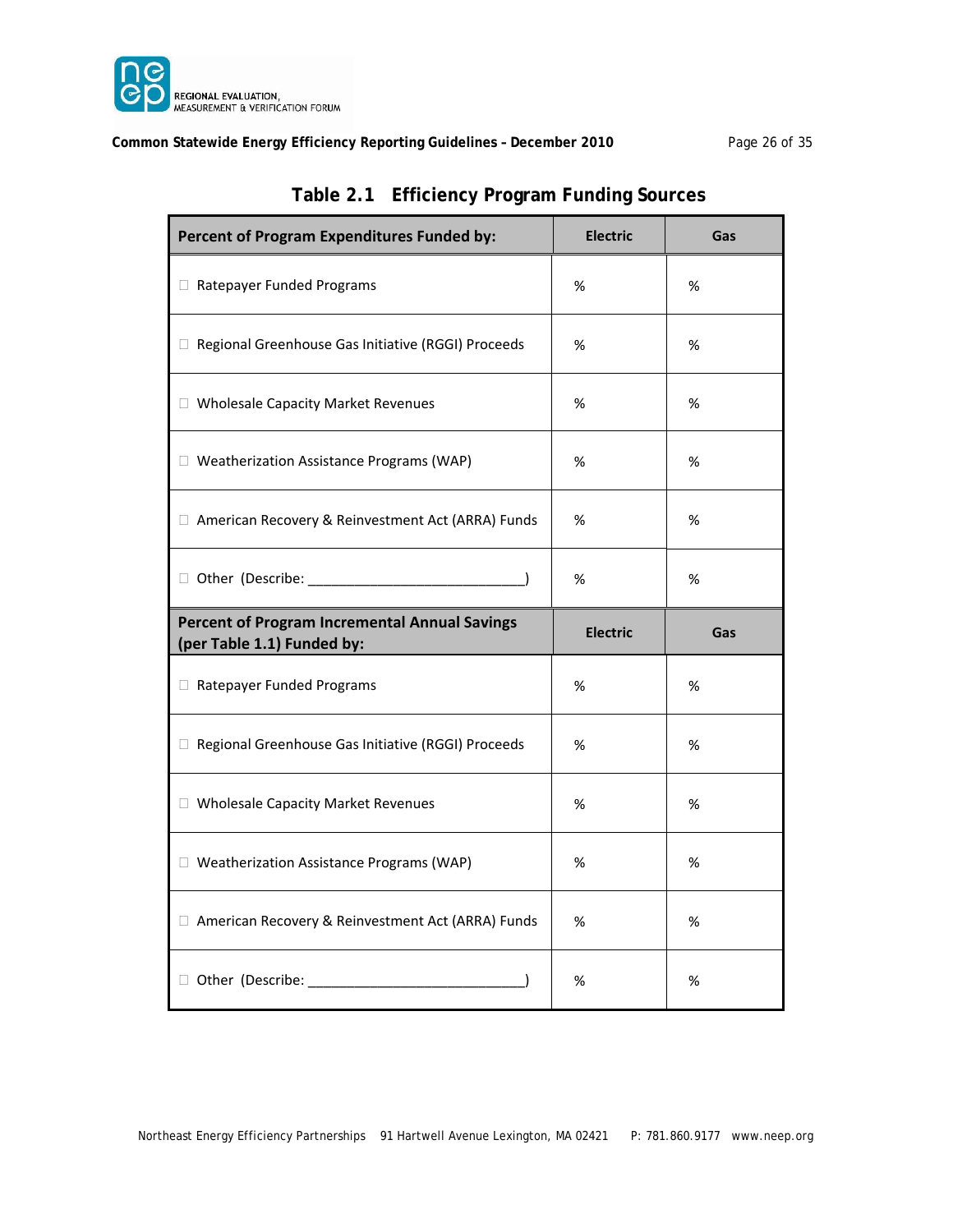

### **Common Statewide Energy Efficiency Reporting Guidelines – December 2010** Page 27 of 35

# **Table 2.2: Electric and Gas Energy Efficiency Program Expenditures**

(Supporting definitions provided further below)

| Jurisdiction/State<br>XX                                                                                                                                                                                                           | <b>Energy Efficiency Program</b><br>Expenditures* |                  |    |  |
|------------------------------------------------------------------------------------------------------------------------------------------------------------------------------------------------------------------------------------|---------------------------------------------------|------------------|----|--|
| <b>Expenditure Category</b>                                                                                                                                                                                                        | <b>Electric</b><br>(dollars)                      | Gas<br>(dollars) |    |  |
| <b>ENERGY EFFICIENCY PROGRAMS</b>                                                                                                                                                                                                  |                                                   |                  |    |  |
| <b>Residential Non-Low Income Sector</b>                                                                                                                                                                                           |                                                   |                  |    |  |
| <b>Customer Rebates/Incentives:</b>                                                                                                                                                                                                |                                                   | \$               | \$ |  |
| Administration/Marketing/Other:                                                                                                                                                                                                    |                                                   | \$               | \$ |  |
| Performance Incentives:                                                                                                                                                                                                            |                                                   | \$               | \$ |  |
| <b>Research and Evaluation:</b>                                                                                                                                                                                                    |                                                   | \$               | \$ |  |
| Other (Describe:                                                                                                                                                                                                                   |                                                   | \$               | \$ |  |
| <b>Subtotal Residential Non-Low Income Sector</b>                                                                                                                                                                                  |                                                   |                  |    |  |
| <b>Residential Low Income Sector</b>                                                                                                                                                                                               |                                                   |                  |    |  |
| Customer Rebates/Incentives:                                                                                                                                                                                                       |                                                   | \$               | \$ |  |
| Administration/Marketing/Other:                                                                                                                                                                                                    |                                                   | \$               | \$ |  |
| Performance Incentives:                                                                                                                                                                                                            |                                                   | \$               | \$ |  |
| <b>Research and Evaluation:</b>                                                                                                                                                                                                    |                                                   | \$               | \$ |  |
| Other (Describe:                                                                                                                                                                                                                   |                                                   | Ś                | \$ |  |
| <b>Subtotal Residential Low Income Sector</b>                                                                                                                                                                                      |                                                   |                  |    |  |
| <b>Commercial &amp; Industrial Sector</b>                                                                                                                                                                                          |                                                   |                  |    |  |
| Customer Rebates/Incentives:                                                                                                                                                                                                       |                                                   | \$               | \$ |  |
| Administration/Marketing/Other:                                                                                                                                                                                                    |                                                   | \$               | \$ |  |
| Performance Incentives:                                                                                                                                                                                                            |                                                   | \$               | \$ |  |
| Research and Evaluation:                                                                                                                                                                                                           |                                                   | \$               | \$ |  |
| Other (Describe:                                                                                                                                                                                                                   |                                                   | \$               | \$ |  |
| <b>Subtotal Commercial &amp; Industrial Sector</b>                                                                                                                                                                                 |                                                   |                  |    |  |
| <b>TOTAL ENERGY EFFICIENCY PROGRAM EXPENDITURES</b>                                                                                                                                                                                |                                                   | \$               | Ś  |  |
| * In cases where electric (or gas) programs provide gas (or electric) savings, please estimate cost<br>according to allocation by either:<br>$\Box$ Estimated Savings<br>$\Box$ NVP of Benefits<br>$\Box$ Other Method – Describe: |                                                   |                  |    |  |
| <b>TOTAL DEMAND RESPONSE PROGRAM EXPENDITURES</b>                                                                                                                                                                                  |                                                   | \$               |    |  |
|                                                                                                                                                                                                                                    |                                                   |                  |    |  |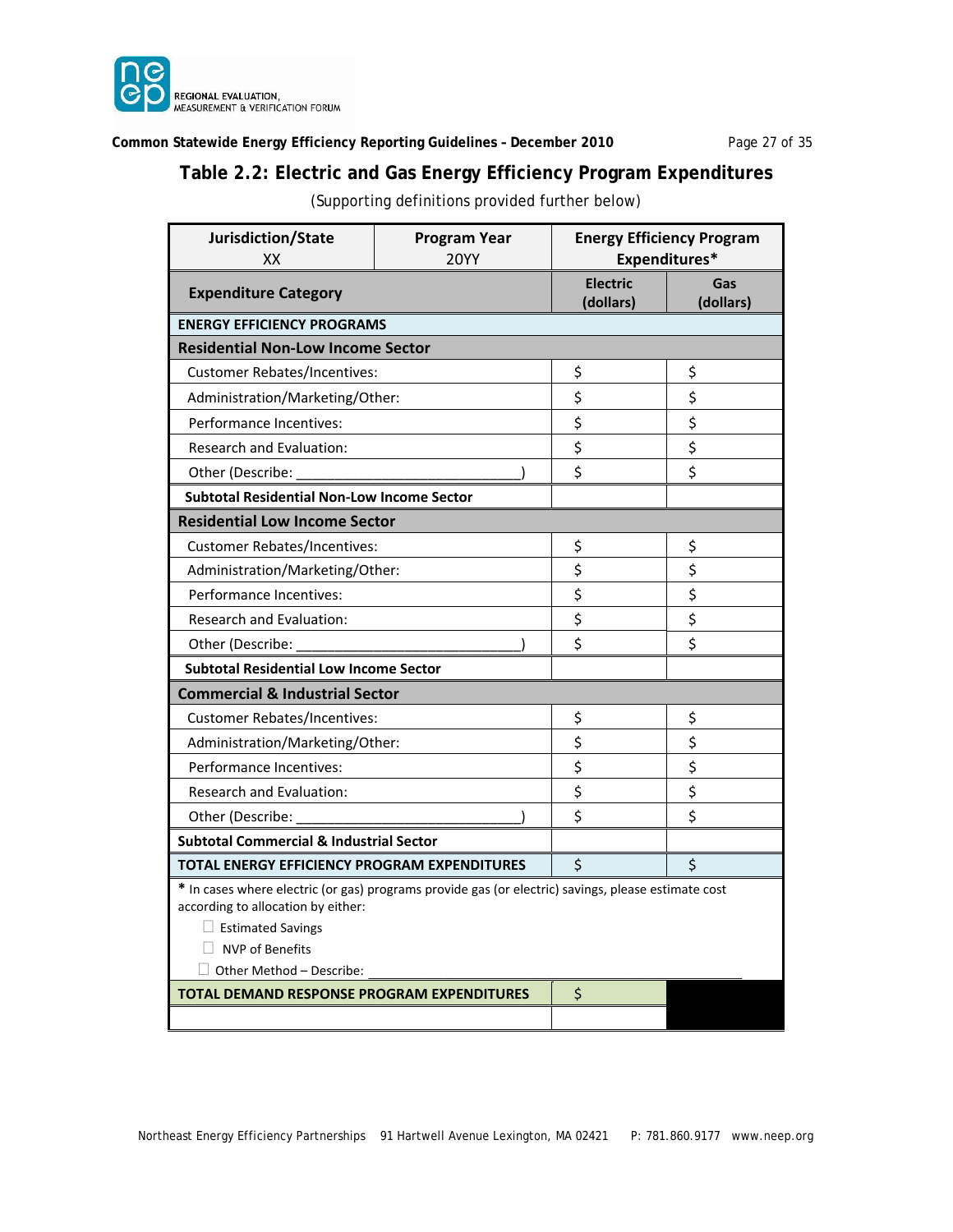

#### **Common Statewide Energy Efficiency Reporting Guidelines – December 2010** Page 28 of 35

# **Table 2.3: Cost of Saved Energy**

(Supporting definitions provided further below)

| Jurisdiction/State<br>XX                                                                                                                           | <b>Program Year</b><br><b>20YY</b> | <b>Cost of Saved Energy</b>     |                                             |  |
|----------------------------------------------------------------------------------------------------------------------------------------------------|------------------------------------|---------------------------------|---------------------------------------------|--|
| <b>Cost of Saved Energy Methodology</b>                                                                                                            |                                    | <b>Electric Cost</b><br>(5/kWh) | <b>Natural Gas Cost</b><br>$($ \$/Therm $)$ |  |
| Levelized Cost per kWh or Therm (using formulas provided on previous pages)                                                                        |                                    |                                 |                                             |  |
| Levelized Cost per kWh (With Participant Costs)                                                                                                    |                                    |                                 |                                             |  |
| Levelized Cost per kWh (No Participant Costs)                                                                                                      |                                    |                                 |                                             |  |
| <b>NET Levelized Cost per kWh (optional)</b><br><b>Cost Parameters Excluded:</b>                                                                   |                                    |                                 |                                             |  |
| <b>Real Discount Rate (i)</b><br>Weighted Avg. Measure Life (n)<br>Source of Discount Rate (describe):                                             |                                    | $i =$                           | $n =$                                       |  |
| Levelized Cost per Therm (With Participant Costs)                                                                                                  |                                    |                                 |                                             |  |
| Levelized Cost per Therm (No Participant Costs)                                                                                                    |                                    |                                 |                                             |  |
| NET Levelized Cost per Therm (optional)<br><b>Cost Parameters Excluded:</b>                                                                        |                                    |                                 |                                             |  |
| <b>Real Discount Rate (i)</b><br>Weighted Average Measure Life (n)<br>Source of Discount Rate (describe):                                          |                                    | i =                             | $n =$                                       |  |
| IF LEVELIZED COST PER KWH OR THERM IS NOT AVAILABLE, PLEASE PROVIDE:<br>Lifetime Cost per kWh or Therm (using formulas provided on previous pages) |                                    |                                 |                                             |  |
| Lifetime Cost per kWh<br>with participant costs OR $\Box$ no participant costs                                                                     |                                    |                                 |                                             |  |
| <b>Lifetime Cost per Therm</b><br>with participant costs OR $\Box$ no participant costs                                                            |                                    |                                 |                                             |  |

#### **Tables 2.1 - 2.3 Supporting Definitions:**

*Administration/Marketing/Other Costs:* Program administration and marketing costs, and other costs associated with implementation of programs, including direct installation costs, program implementation contractor services, etc.

*Customer Rebates/Incentives:* Direct financial rebates or incentives paid to customers to support the investment in energy efficiency (i.e., incremental cost, or portion thereof, of higher efficiency equipment). Financial rebates do *not* include direct installation costs – these should be reported under Administration/ Marketing/ Other costs.

*Energy Savings:* Reduction in electricity use (kWh) or in fossil fuel use in thermal unit(s).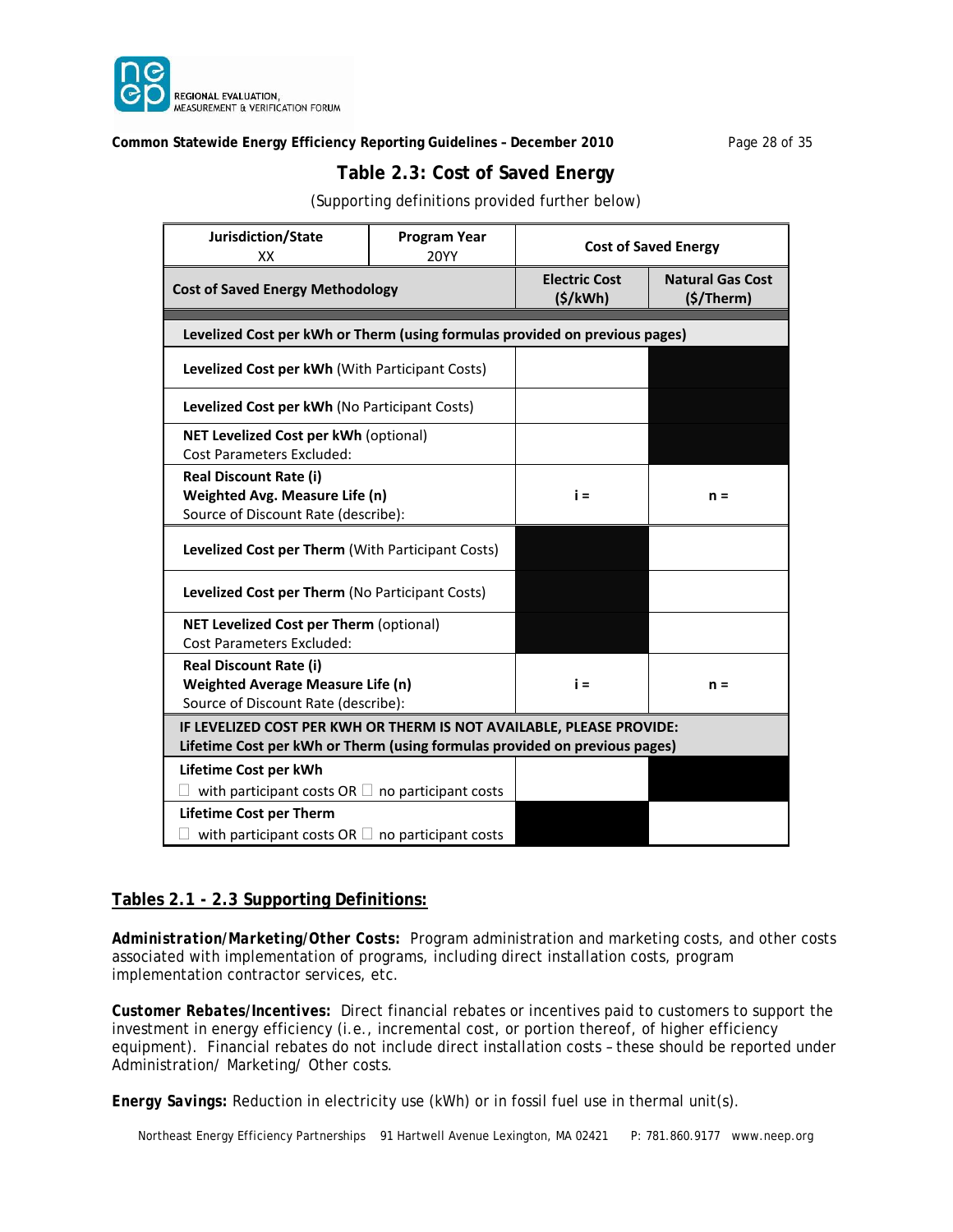

#### **Common Statewide Energy Efficiency Reporting Guidelines – December 2010** Page 29 of 35

*Gross Savings:* The change in energy consumption and/or demand that results directly from programrelated actions taken by participants in an efficiency program, regardless of why they participated.

*Incremental Annual Savings:* These savings reflect changes in energy use (measured in megawatt hours or therms) caused in the current reporting year by new program participants in existing energy efficiency programs and all participants in new energy efficiency programs (i.e., programs begun during the current reporting year). Reported Annual Incremental Savings should be annualized.

*Levelized Cost per kWh (orTherm):* The level of payment needed each year to recover the total investment and interest payments (at a specified interest rate) over the life of the measure(s). This calculation is useful for comparing the value of energy efficiency to other resources.

*Lifetime Cost per kWh (orTherm):* The cost of saved energy over the lifespan of the measures implemented.

*Net Levelized Cost per kWh (or therm or MMBTU):* Levelized cost per kWh that subtracts the net present value (NPV) of benefits of certain savings (e.g., fossil fuel savings (gas and/or oil), water savings, O&M savings, or even peak electric savings) in order to capture the fact that energy efficiency provides numerous and diverse benefits, yet is often compared to a total cost that provides just one type of benefit (e.g., comparing levelized cost of energy efficiency to market clearing prices for energy on the supply side).

*Net Savings:* The total change in energy consumption and/or demand that is attributable to an energy efficiency program. This change in energy consumption and/or demand may include, implicitly or explicitly, the effects of free drivers, free riders, energy efficiency codes and standards, changes in the level of energy service, and other causes of changes in energy consumption or demand.

*Participant Costs:* Costs incurred by participants as a result of their participation in a program, including participant contributions to the capital cost of installed measures as well as for technical assistance and/or energy ratings etc.

*Performance Incentives:* Can be earned by electric or gas distribution companies or energy efficiency program administrators if they meet established goals.

*Real Discount Rate:* Adjusted to eliminate the effects of expected inflation and used to discount constant year dollars or real benefits and costs. A real discount rate can be approximated by subtracting expected inflation from a nominal discount rate.

*Rebates/Incentives:* Financial rebates and incentives paid directly to participants in an energy efficiency program.

*Research and Evaluation Expenses:* All in-house and outsourced costs associated with evaluation activities, including costs related to cost-effectiveness evaluation, market research (e.g., baseline studies, market assessments, and surveys), impact and process evaluation reports, and other costs clearly associated with evaluating the program.

*Weighted Average Measure Life:* Reflects the average life of the installed measures that takes into account the proportional relevance of each measure/program measure life, weighted by annual savings.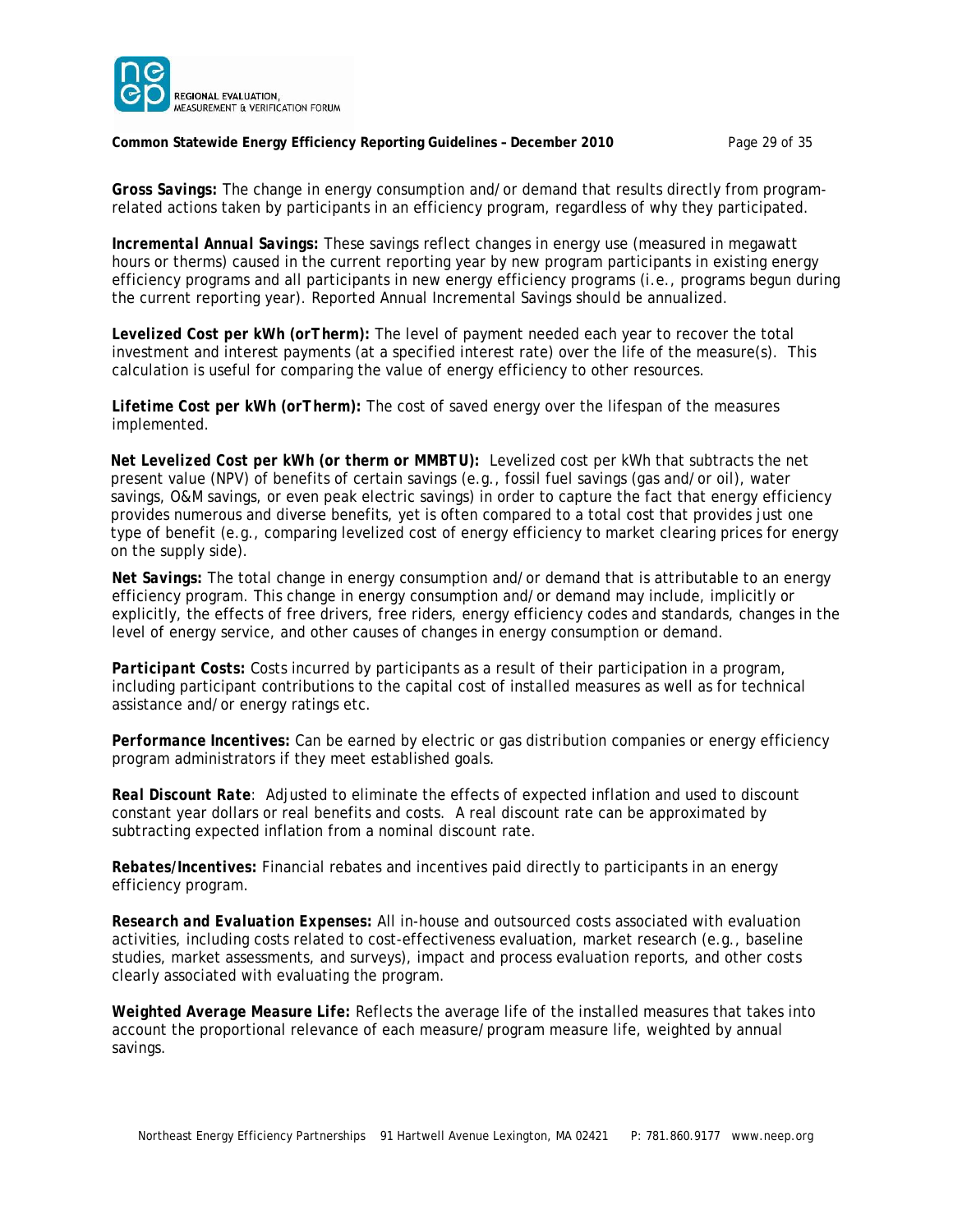

**Common Statewide Energy Efficiency Reporting Guidelines – December 2010** Page 30 of 35

# **3. Reporting of Air Emission Impacts**

The purpose of this section of the Guidelines is to provide consistent reporting of air quality and greenhouse gas emissions avoided associated with energy efficiency programs, including data needs to support inclusion of energy efficiency in State Implementation Plans (SIPs). In order to calculate these impacts, program administrators need to provide consistent energy and demand savings data (from Tables 1.1-1.3), which can serve as the basis for air quality regulators to use in calculating the avoided emissions.

Table 3 provides the reporting template for avoided air emissions associated with electric and gas efficiency savings impacts, and includes the following reporting elements:

- General description of calculation methodology used to estimate the avoided emissions, with example calculation(s)
- **•** Emission factors and types, with references
- Annual and peak avoided emissions

Other energy efficiency data may also be needed or referenced to support the avoided emissions calculations. See Table 1.0 - *Supporting State Energy Savings Assumptions and EM&V Process Information* which includes links to and/or information on:

- 1. Detailed energy savings supporting data, such as program savings documents (or technical reference manuals);
- 2. Energy efficiency program plans;
- 3. Program administrator reported data, where applicable;
- 4. State achievable potential studies;
- 5. Other relevant publicly available energy efficiency data; and
- 6. A description of EM&V practices and links to relevant documents used to support the reported energy savings and associated avoided emissions.

*Process Recommendations to Support Reporting of Avoided Air Emissions:* To fully support air regulators' incorporation of efficiency benefits into their air quality and climate change planning activities, these guidelines provide the following process-related recommendations for energy and air quality regulators and policymakers, and other relevant stakeholders:

- Coordination between state utility regulators, program administrators and air regulators is needed to identify and implement best processes for sharing energy efficiency impact data, and calculating emissions impacts to support Table 3, as well as to address additional air regulator needs, in particular with regard to forecasting emissions reductions from efficiency programs; and
- With US EPA starting a process to refine its State Implementation Guidelines, further coordination within US EPA departments and with state air regulators are encouraged in order to work together to develop a more structured approach for effectively incorporating efficiency benefits into air quality and climate change planning activities.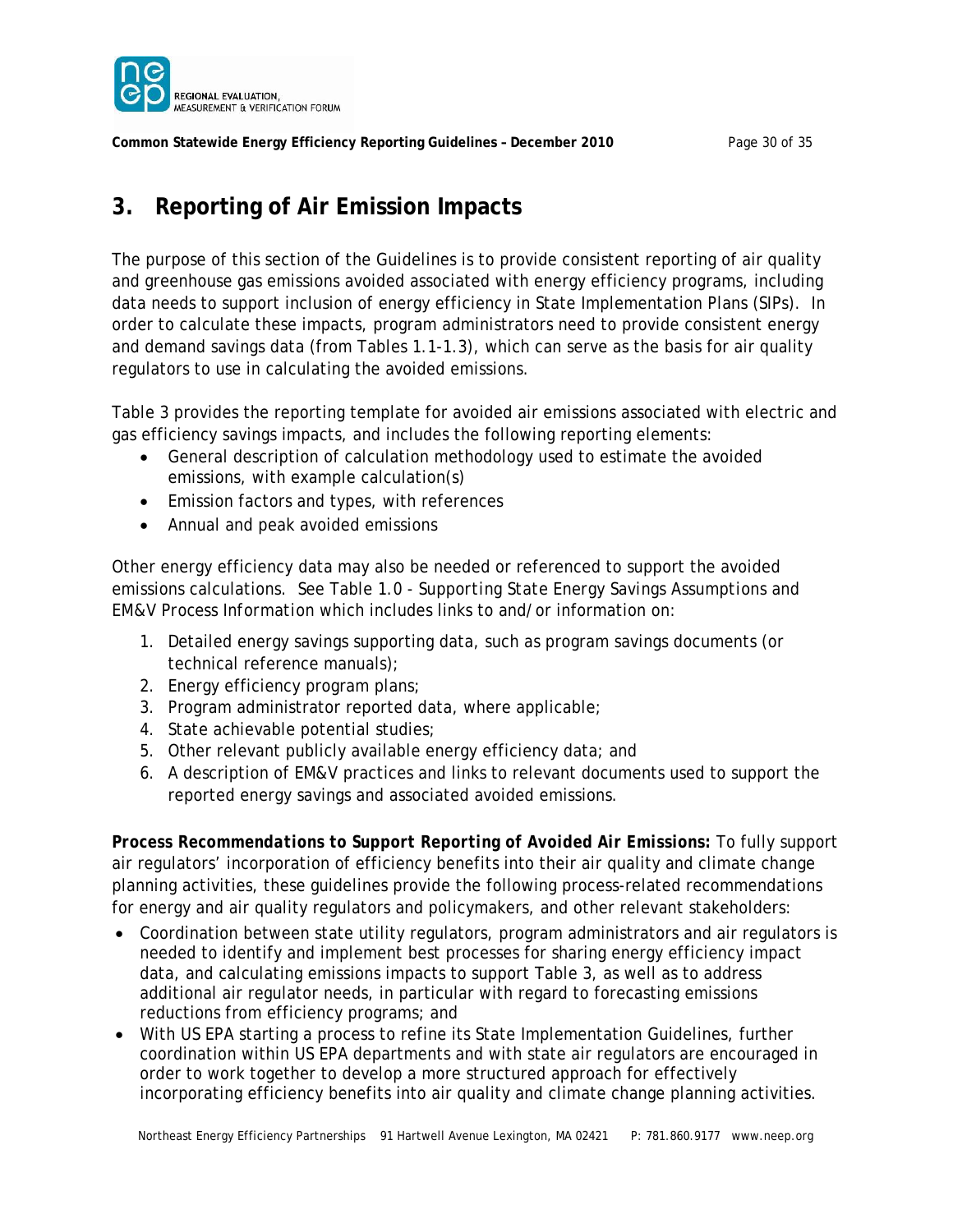

**Common Statewide Energy Efficiency Reporting Guidelines – December 2010** Page 31 of 35

### **Table 3: Avoided Emissions**

Table 3 provides estimated avoided emissions associated with energy and/or demand savings from energy efficiency programs administered by [NAME OF PAs] for the year 20\_\_, where such estimates were developed based on savings reported in Tables 1.1-1.3 unless otherwise noted. The emission reduction calculations were developed in collaboration with the PAs, the [STATE AIR REGULATORY AGENCY] and the [STATE PUC]. Table 3 may be completed for the entire portfolio of EE programs or can be broken down by sector or program type, consistent with reporting levels in Tables 1.1-1.3.

| Jurisdiction/State:                                    |                                                |                                                                                                        |                      |                                 |                                                              |                                 |  |  |
|--------------------------------------------------------|------------------------------------------------|--------------------------------------------------------------------------------------------------------|----------------------|---------------------------------|--------------------------------------------------------------|---------------------------------|--|--|
|                                                        |                                                |                                                                                                        |                      | <b>Annual Emissions Avoided</b> | <b>Annual Peak Emissions</b><br><b>Avoided (metric tons)</b> |                                 |  |  |
|                                                        |                                                |                                                                                                        |                      | (metric tons)                   |                                                              |                                 |  |  |
| <b>Pollutant</b>                                       | <b>Emissions</b><br><b>Calculation</b>         | <b>Emissions Factor</b><br><b>Used</b>                                                                 | <b>From Electric</b> | From Nat.<br><b>Gas Savings</b> | <b>From Electric</b>                                         | From Nat.<br><b>Gas Savings</b> |  |  |
|                                                        | <b>Method Used</b>                             |                                                                                                        | <b>Savings</b>       |                                 | <b>Savings</b>                                               |                                 |  |  |
|                                                        |                                                |                                                                                                        |                      |                                 |                                                              |                                 |  |  |
|                                                        |                                                |                                                                                                        |                      |                                 |                                                              |                                 |  |  |
| eCO <sub>2</sub>                                       |                                                | $\Box$ Marginal                                                                                        |                      |                                 |                                                              |                                 |  |  |
|                                                        |                                                | □ Other (Describe)                                                                                     |                      |                                 |                                                              |                                 |  |  |
|                                                        |                                                | Source:                                                                                                |                      |                                 |                                                              |                                 |  |  |
|                                                        |                                                |                                                                                                        |                      |                                 |                                                              |                                 |  |  |
|                                                        |                                                | $\Box$ Marginal                                                                                        |                      |                                 |                                                              |                                 |  |  |
| NO <sub>x</sub>                                        |                                                | □ Other (Describe)                                                                                     |                      |                                 |                                                              |                                 |  |  |
|                                                        |                                                | Source: <b>Source: Source:</b>                                                                         |                      |                                 |                                                              |                                 |  |  |
|                                                        |                                                |                                                                                                        |                      |                                 |                                                              |                                 |  |  |
|                                                        |                                                | Other                                                                                                  |                      |                                 |                                                              |                                 |  |  |
| SO <sub>2</sub>                                        |                                                |                                                                                                        |                      |                                 |                                                              |                                 |  |  |
|                                                        |                                                | $\Box$ Average                                                                                         |                      |                                 |                                                              |                                 |  |  |
|                                                        |                                                | Source: _______                                                                                        |                      |                                 |                                                              |                                 |  |  |
| <b>Other</b>                                           |                                                |                                                                                                        |                      |                                 |                                                              |                                 |  |  |
|                                                        |                                                |                                                                                                        |                      |                                 |                                                              |                                 |  |  |
| <b>Based on Annual Demand Savings coincident with:</b> |                                                |                                                                                                        |                      |                                 |                                                              |                                 |  |  |
|                                                        |                                                | $\Box$ High Electricity Demand Days $\Box$ Utility Peak Demand $\Box$ ISO/RTO System Peak $\Box$ Other |                      |                                 |                                                              |                                 |  |  |
|                                                        | Provide description of peak coincidence hours: |                                                                                                        |                      |                                 |                                                              |                                 |  |  |
|                                                        |                                                |                                                                                                        |                      |                                 |                                                              |                                 |  |  |
|                                                        |                                                |                                                                                                        |                      |                                 |                                                              |                                 |  |  |
|                                                        |                                                |                                                                                                        |                      |                                 |                                                              |                                 |  |  |
|                                                        |                                                |                                                                                                        |                      |                                 |                                                              |                                 |  |  |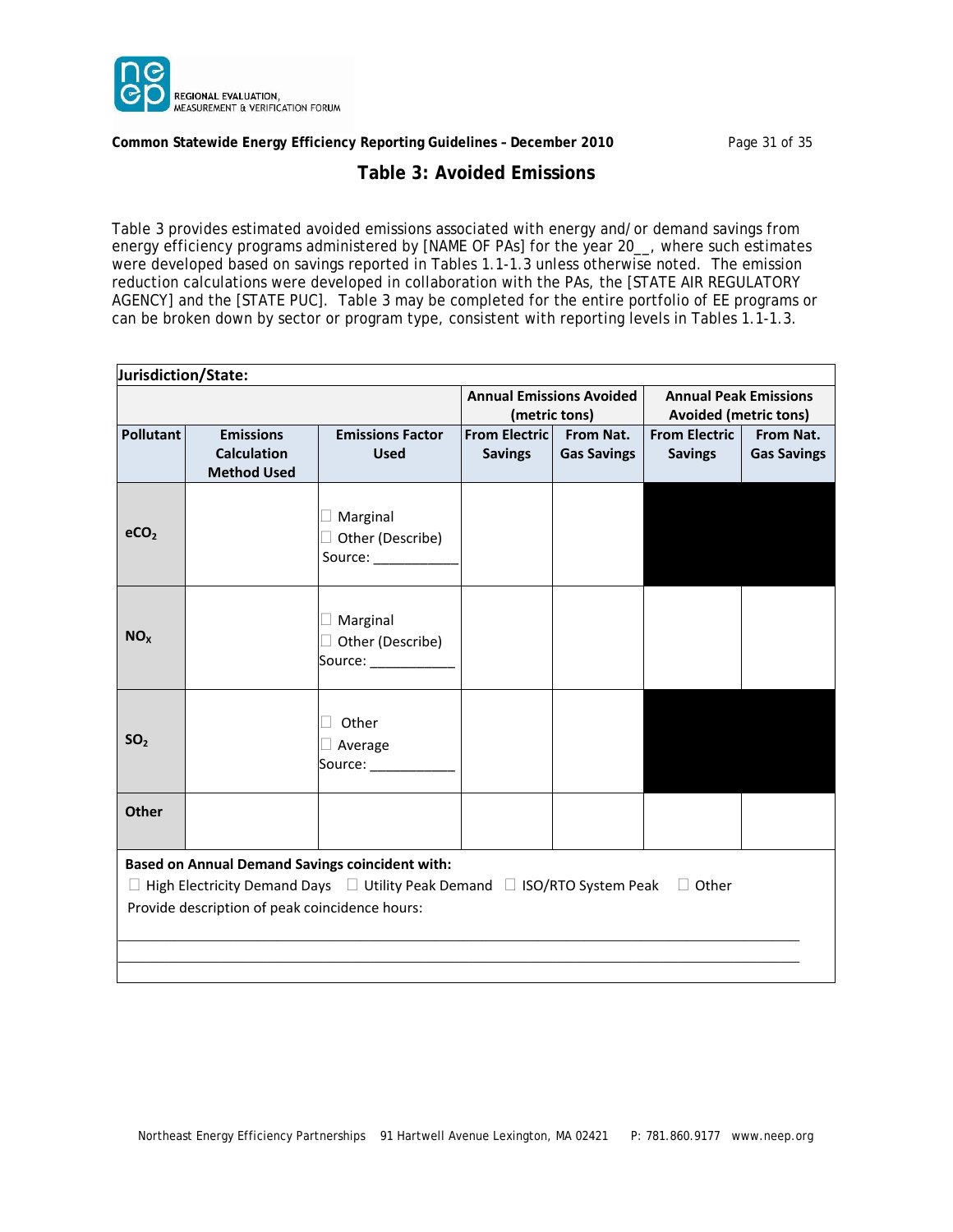

#### **Common Statewide Energy Efficiency Reporting Guidelines – December 2010** Page 32 of 35

### **Table 3 Supporting Definitions:**

*Annual Demand Savings:* The expected reduction in demand associated with the higher efficiency equipment or installation in a given year coincident with a specific peak period(s).

*Coincident Demand:* The demand of a device, circuit, or building that occurs at the same time as the peak demand of a utility's system load or at the same time as some other peak of interest, such as building or facility peak demand. Because jurisdictions currently report a mix of summer/winter/annual demand impacts in annual energy-efficiency reports, in order to be useful from a regional perspective, it is recommended that all reported peak demand impacts be clearly defined. Examples of peak demand definitions include the following:

- Demand coincident with utility system peak load
- Demand coincident with ISO/RTO summer or winter peak, or according to performance hours defined by wholesale capacity markets
- Demand coincident with high electricity demand days

*Coincidence Factors:* Coincidence factors are defined as the ratio of the average hourly demand reductions that actually occur during seasonal coincident peak periods (e.g., summer, winter) to the average connected load reductions. They account for both the portion of connected load that is used in individual buildings during peak periods and the diversity of usage patterns across populations of buildings during peak periods. As such, a coincident demand reduction is simply the product of the coincidence factor and the connected equipment load reduction.

*eCO2:* CO2e is used to translate emissions of gases other than CO2 into CO2 equivalents by using the gases' global warming potentials. This enables emissions of greenhouse gases to be expressed in a common metric so that their impacts can be directly compared, as some gases are more potent (have a higher global warming potential or GWP) than others.

*Emissions Factors (marginal and average, other):* An emissions factor is a representative value that attempts to relate the quantity of a pollutant released to the atmosphere with an activity associated with the release of that pollutant. These factors are usually expressed as the weight of pollutant divided by a unit weight, volume, distance, or duration of the activity emitting the pollutant (e.g., kilograms of particulate emitted per megagram of coal burned)."

*Energy Savings:* Reduction in electricity use (kWh) or in fossil fuel use in thermal unit(s).

*High Electricity Demand Days (HEDD):* Days in which electricity demand is extremely high, leading to considerably higher emissions than on other days. Electricity rates are usually the highest, and demand response programs are usually initiated on HEDD.

*NOx:* Nitrogen Oxides

*SO2:* Sulfur Dioxides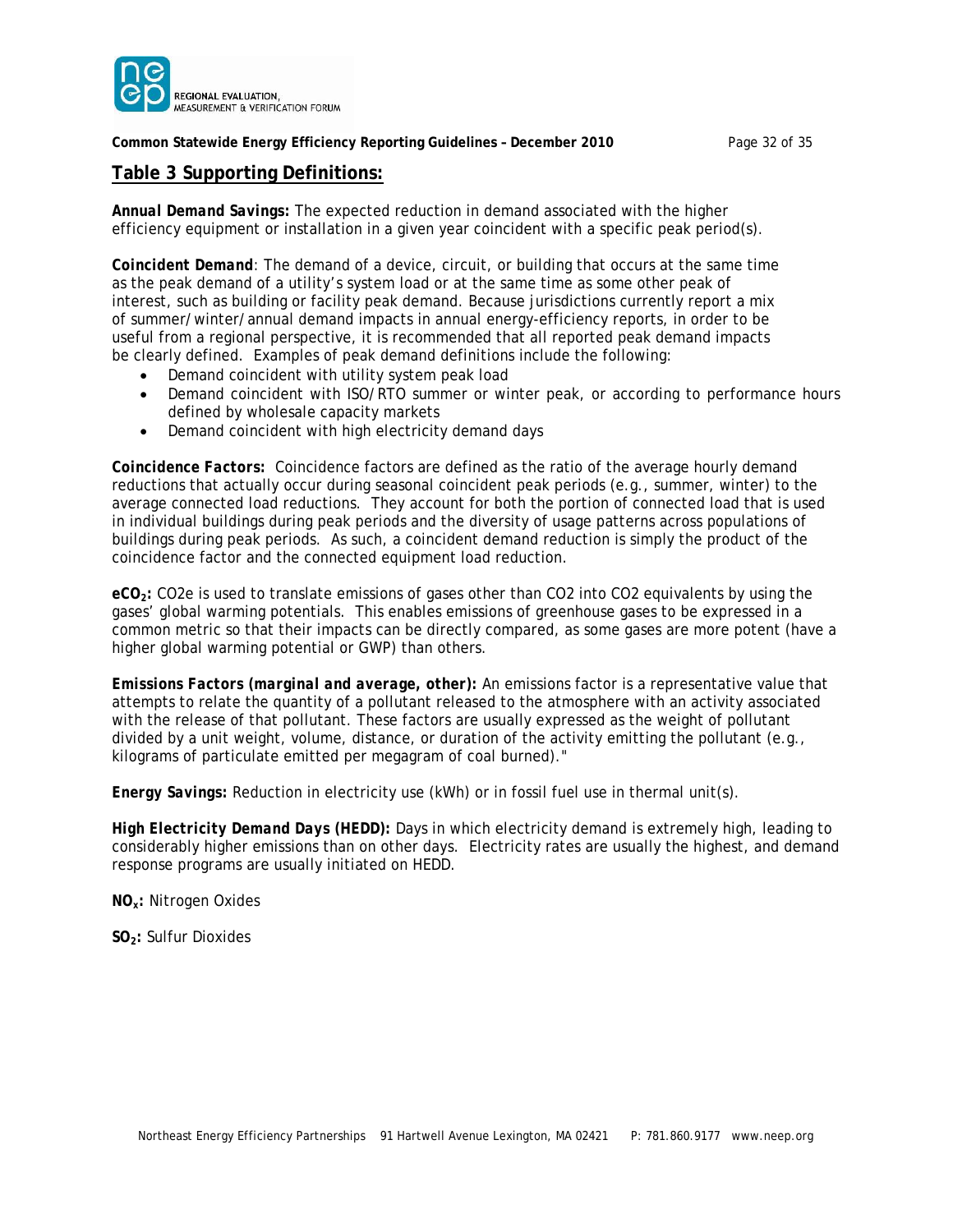

**Common Statewide Energy Efficiency Reporting Guidelines – December 2010** Page 33 of 35

# **4. Reporting of Jobs Impacts**

These Guidelines recognize that reporting job impacts from energy efficiency programs is important to demonstrate the state and regional economic benefits of energy efficiency. Currently, some but not all states report job impacts, and different methodologies are used, from fairly straightforward calculators to more comprehensive modeling. Given the difficulty of achieving a consistent methodology, it is premature to recommend a consistent calculation methodology in this version of the Guidelines. Rather, Table 4 provides for transparent reporting of job impacts by encouraging states to reference and generally describe the methodology it uses to develop estimates of gross and net job impacts, direct and indirect jobs. In addition, Table 4 includes a section to report the median wage of direct jobs in order to inform policy makers about the quality of jobs being funded through the programs.

*Types of Jobs Created:* **Direct jobs** are the actual, immediate jobs that result from an investment in an energy efficiency program or initiative. For example, the employment and wages for field employees working on low income weatherization (WAP) projects or HVAC and window/insulation contractors who install high efficiency equipment through the efficiency programs.

While harder to quantify, some states currently also report indirect or induced jobs, and net jobs associated with energy efficiency activities. To the extent such information is available for a given state, these Guidelines provide placeholders for such reporting. **Indirect jobs** result from "upstream" changes in business activity among firms supplying goods and services to the industries directly involved in the energy efficiency program or initiative. For example, sales and stock people at Home Depot or Lowes, and manufacturers of high efficiency materials/equipment installed. **Induced jobs** are those that result when the worker income generated from the direct and indirect jobs is re-spent in the local economy on consumer goods and services.

**Net Jobs** are calculated to get a sense of the broader economic impact of efficiency programs. Net jobs are defined generally as those created and sustained via energy efficiency program spending of ratepayer dollars *less* jobs that would have been created had the ratepayers kept the dollars and spent them on standard sets of goods and services typical for their sector.

*Methodologies for Calculating Job Impacts:* There are a variety of methods (models or resources) used to calculate net jobs which states may opt to use. One approach for calculating job impacts is to report the **direct** full-time equivalent (FTE) number of jobs [funded through energy efficiency programs in accordance with American Recovery and](http://www.energy.gov/recovery/ARRA_Reporting_Requirements.htm) Reinvestment Act (ARRA) guidelines. Many state agencies are recipients of ARRA funding and are familiar with the ARRA guidelines. The following ARRA formula can be used to report the number of jobs created or retained within a calendar year: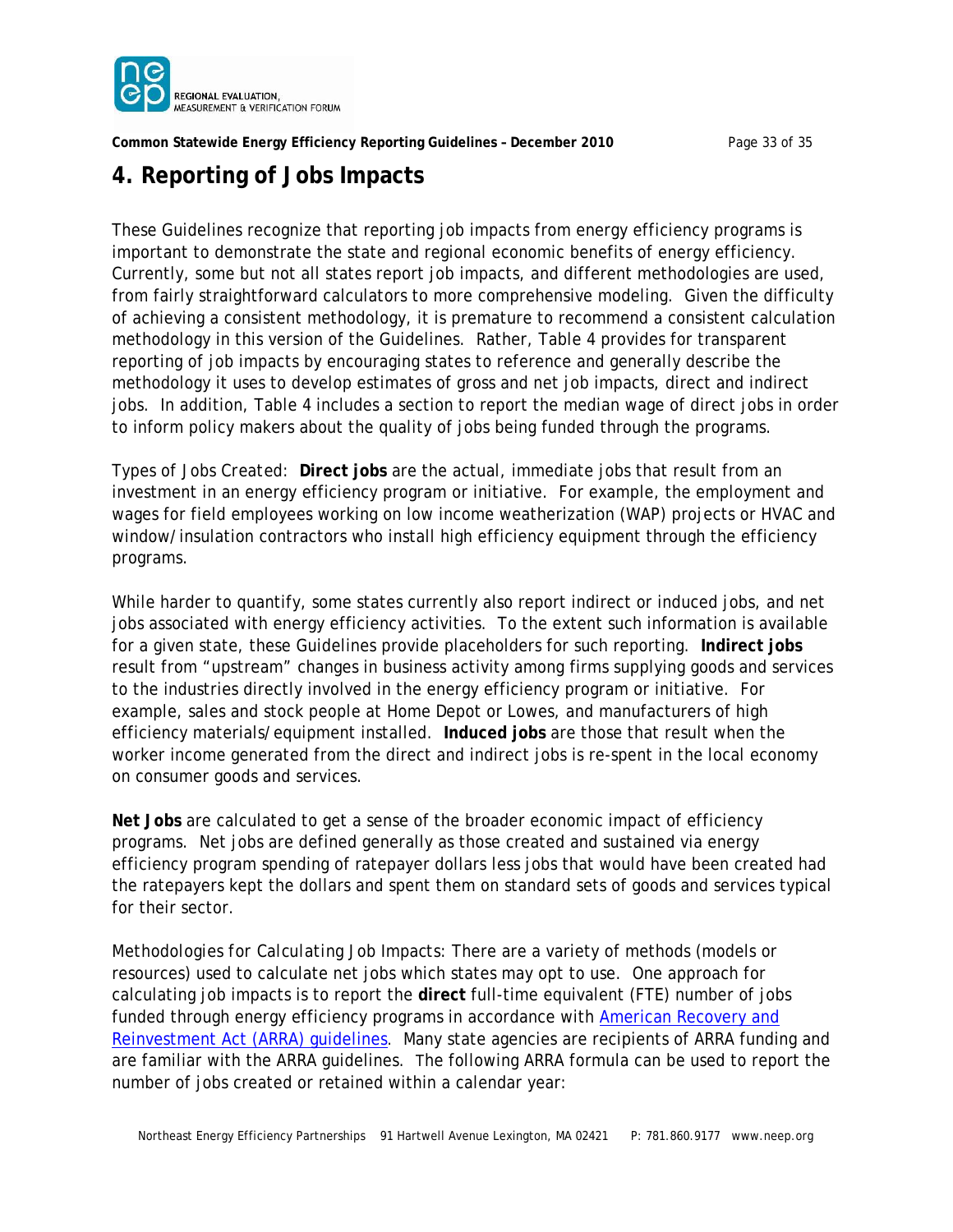

#### **Common Statewide Energy Efficiency Reporting Guidelines – December 2010** Page 34 of 35

*Total Number of Hours Worked and Funded by Energy Efficiency Investments for Year Annual Hours in a Full-Time Schedule<sup>9</sup>*

Another resource to calculate direct jobs is the **ACEEE Jobs Calculator** (also see [User Guide\)](http://www.aceee.org/sites/default/files/publications/otherpdfs/ACEEE%20Stimulus%20Job%20Calculator%20Users%20Guide%20July%202009.pdf).

Comprehensive models are used to calculate indirect and net job impacts. For more information about such approaches and resources, see Assessing the Economic Benefits of [Clean Energy Initiatives, a publication of the US EPA that describes and compares a variet](http://epa.gov/statelocalclimate/documents/pdf/epa_assessing_benefits_ch5.pdf)y of approaches for quantifying the macroeconomic effects of energy efficiency programs.

# **Table 4: Job Impacts from Energy Efficiency Investments**

| Program Year(s):                                                                       |     |                                    |                |                  |             |  |  |
|----------------------------------------------------------------------------------------|-----|------------------------------------|----------------|------------------|-------------|--|--|
|                                                                                        | L/I | Residential<br>Program*<br>Non L/I | C&I<br>Program | Total<br>Program | Methodology |  |  |
| <b>GROSS JOBS</b><br>FTE job-years                                                     |     |                                    |                |                  |             |  |  |
| Direct Jobs:                                                                           |     |                                    |                |                  | Describe:   |  |  |
| Indirect Jobs:                                                                         |     |                                    |                |                  | Describe:   |  |  |
| Median Wage - Direct Jobs:                                                             |     |                                    |                | \$               | Describe    |  |  |
| <b>NET JOBS:</b><br>FTE job-years                                                      |     |                                    |                |                  | Describe:   |  |  |
| Other Metric (Describe):<br>e.g., types of programs associated with Jobs created, etc. |     |                                    |                |                  |             |  |  |

\*Low Income (L/I) and Non-Low Income (Non L/I)

#### **Table 4 Definitions** (Definitions for **Direct, Indirect** and **Net Jobs** are provided on previous page)

Low Income: Households with income not more than a stated percentage of state or area median income or meeting low income requirements based on the number of family members in the household. (*Note that "low income" housing is different from "affordable" housing. For purposes of common reporting guidelines, respondents are asked to clarify whether affordable housing is included in the low income program sector.*)

*Non-Low Income:* Households with incomes that exceed the level required to qualify for participation in low income programs. (*Note that qualifying low income levels may vary across states/jurisdictions.*)

*Median wage:* The median wage of Direct jobs funded through the EE programs (in 2010 \$).

 $\overline{a}$ 

 $9$  As defined by reporting entity.